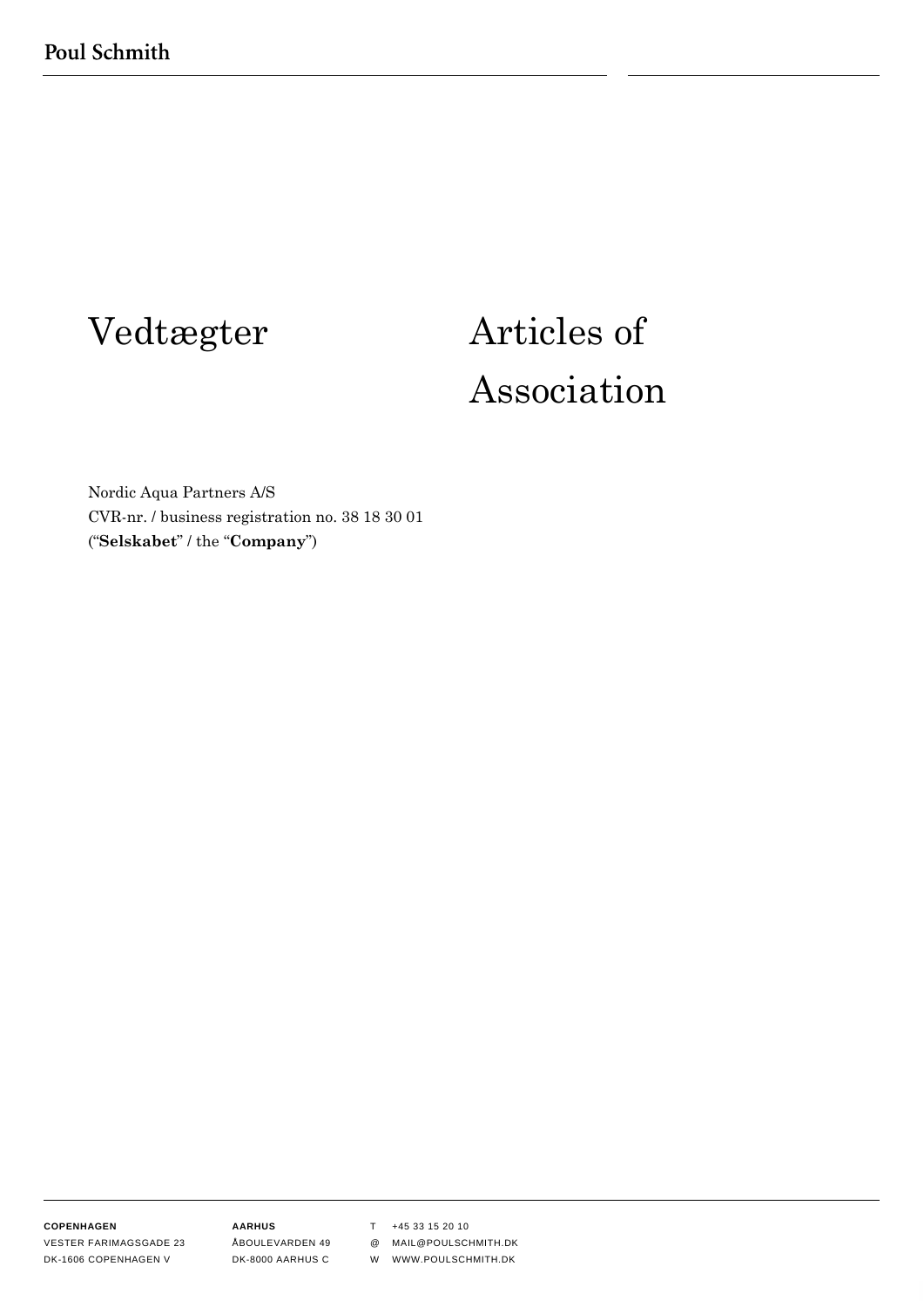# **1. NAVN NAME**

- 1.1 Selskabets navn er Nordic Aqua Partners A/S
- 1.2 Selskabets binavn er Aqua Partners Products A/S

# <span id="page-1-0"></span>**2. FORMÅL OBJECTS**

2.1 Selskabets formål er begrænset til lanceringen, etableringen og driften af en landbaseret laksefarm nær Ningbo, Kina samt aktiviteter der understøtter førnævnte.

# 2.2 **Selskabets aktiviteter og visse beslutninger, som kræver særlig majoritet**

- $2.2.1$ Selskabets aktiviteter udøves i et kinesisk datterselskab, som er helejet af Selskabet ("**Datterselskabet**").
- 2.2.2 Datterselskabets virksomhed består i lancering, etablering samt drift af en landbaseret laksefarm nær Ningbo, Kina. Datterselskabet vil bruge Recirculated Aquaculture System (RAS) teknologi og projektet inkluderer alle produktionsstadier – fra æg til høst samt distribution og erhvervsmæssig udnyttelse af de producerede laks. Produktionskapacitet forventes etableret i to faser: **Fase 1** med en produktionskapacitet på 4K MT HOG (head on, gutted) årligt og **Fase 2** med en yderligere produktionskapacitet på 4K MT HOG (head on, gutted) årligt (samlet betegnet "**Projektet**").

The name of the Company is Nordic Aqua Partners A/S

The secondary name of the Company is Nordic Aqua Partners Products A/S

The object of the Company is limited to the launching, construction and operating of a land-based salmon farm near Ningbo, China, as well as activities supportive to the aforementioned.

# **The Company's activities and certain decisions requiring a qualified majority of vote**

The activities of the Company are carried out in a Chinese subsidiary, which is wholly owned by the Company (the "**Subsidiary**").

The Subsidiary's activities are launching, constructing and operating a land-based salmon farm near Ningbo, China. The Subsidiary will use Recirculated Aquaculture System (RAS) technology and the project includes all production stages – from eggs to harvesting as well as distribution and commercialization of the salmon produced. Production capacity is expected to be established in two phases: **Phase 1** with a production capacity of 4K MT HOG (head on, gutted) per annum, and **Phase 2** with a further production capacity of 4K MT HOG (head on, gutted) per annum (all together the **"Project"**).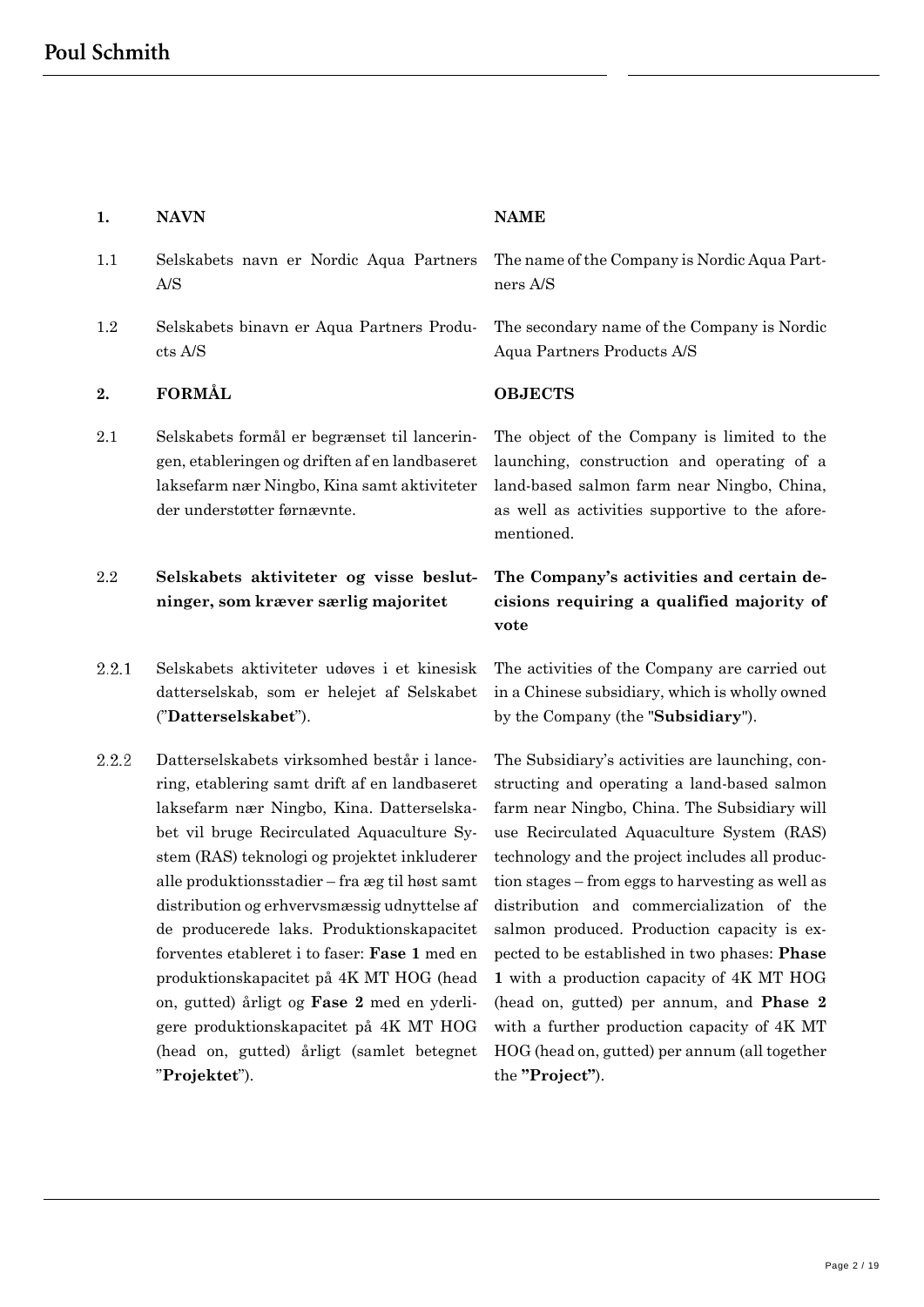- 2.2.3 Tidspunktet, hvor projektet anses som gennemført ("**Projekt Gennemførelse**"), afhænger af, hvorvidt blot Fase 1 eller både Fase 1 og Fase 2 af Projektet vil blive eksekveret. Såfremt Selskabets bestyrelse ikke formelt har besluttet at overgå til Fase 2 inden for ni (9) måneder efter en samlet mængde på 600 tons af erhvervsmæssige salgbare fisk på mindst 4,2 kilogram hver høstet og solgt, anses Projektet som Projekt Gennemførelse når Datterselskabet har produceret to (2) på hinanden følgende årlige produktionsmængder på mindst 3,6K MT pr. år. (dvs. 4K MT – 10%). Såfremt bestyrelsen formelt beslutter at gå videre til Fase 2 inden for ni (9) måneder efter en samlet mængde på 600 tons af erhvervsmæssige salgbare fisk på mindst 4,2 kilogram hver høstet og solgt, anses Projektet for gennemført (Projekt Gennemførelse) når Datterselskabet har produceret to (2) på hinanden følgende årlige produktionsmængder på mindst 7,2K MT pr. år (dvs. 8K MT – 10%). Projekt Gennemførelse har betydning for Selskabets udlodning af udbytte, jf. punkt 13.
- 2.2.4 Såfremt bestyrelsen på et passende tidspunkt beslutter, hvilken beslutning kræver tilslutning fra aktionærer udgørende 75% af de afgivne stemmer på generalforsamlingen, at høst og salg af fisk på under 4,2 kilogram HOG (head on, gutted) er mere rentabel end høst og salg af fisk på over 4,2 kilogram HOG (head on, gutted), skal sådan høst og salgs mængde på mindre end 4,2 kilogram HOG (head on, gutted) indgå i vurderingen af 600 tons tærskelmængden for vurderingen af Projekt Gennemførelse. Med forbehold for

The point in time at which the Project is considered completed (**"Project Completion"**) depends on whether only Phase 1 or both Phase 1 and Phase 2 of the Project will be executed. In case the Company's Board of Directors has not formally decided to proceed with Phase 2 within nine (9) months after an aggregate volume of 600 tons of commercially sellable fish of at least 4.2 kilogram each having been harvested and sold, the Project is considered completed (Project Completion) once the Subsidiary has produced two (2) consecutive Annual production volumes of at least 3.6K MT per annum (i.e. 4K MT -10%). In case the Board of Directors has formally decided to proceed with Phase 2 within nine (9) months after an aggregate volume of 600 tons of commercially sellable fish of at least 4.2 kilogram each having been harvested and sold, the Project is considered completed (Project Completion) once the Subsidiary has produced two (2) consecutive Annual production volumes of at least 7.2K MT per annum (i.e. 8K MT -10%). Project Completion has relevance for the Company's distribution of dividends, cf. article 13.

In case the Board of Directors at the appropriate time decides, which decision will require approval by shareholders holding a majority of 75% of the votes cast at the general meeting, that harvesting and selling fish of less than 4.2 kilogram HOG (head on, gutted) is more profitable than harvesting and selling fish of more than 4.2 kilogram HOG (head on, gutted), such harvested and sold volume of less than 4.2 kilogram HOG (head on, gutted) will count towards the 600 tons threshold volume for determining Project Completion. Subject to any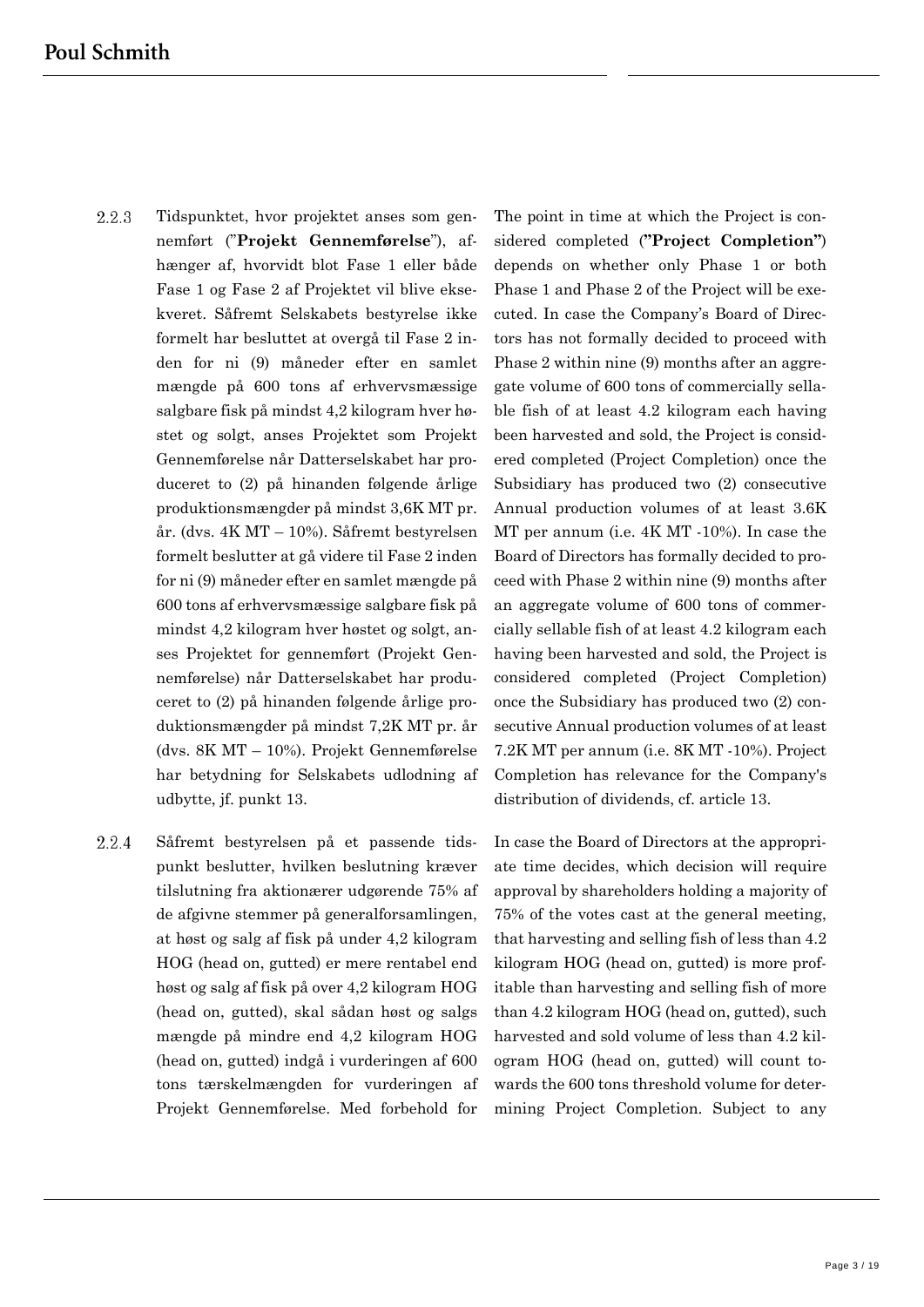forlængelse i overensstemmende med det nedenfor angive, kan bestyrelsen besluttede at anvende denne lavere høst og salgs tærskel for en periode på maksimalt seks (6) måneder. Bestyrelsen skal senest 2 uger inden udløbet af en sådan 6-måneders periode, såvel som ved enhver efterfølgende 6-måneders periode vedtaget i overensstemmelse med det nedenfor angivne, beslutte med simpelt flertal, hvilken beslutning ikke kræver øvrig tiltrædelse fra aktionærerne, hvorvidt beslutningen skal forlænges i endnu en periode på seks (6) måneder.

extension in accordance with the below, the Board of Directors can decide to apply this lower harvesting and selling threshold for a maximum period of six (6) months. No later than 2 weeks prior to the expiration of such 6 month period as well as any subsequent 6 month period resolved in accordance with the below, the Board of Directors will have to decide, by simple majority and which decision will not require any further approval by the shareholders, whether or not to extend the decision for the next period of six (6) months.

# **3. SELSKABSKAPITAL SHARE CAPITAL**

- 3.1 Selskabets har en selskabskapital på nominelt DKK 10.283.984 fordelt på aktier med en nominel værdi på 1 kr. pr. aktie.
- 3.2 Selskabskapitalen er fuldt indbetalt. The share capital has been fully paid up.

### 3.3 Bemyndigelse til udstedelse af warrants

Bestyrelsen er bemyndiget indtil den 27. maj 2025 til ad en eller flere omgange at udstede warrants og træffe beslutning om tilhørende kapitalforhøjelse. Bestyrelsen kan forhøje selskabskapitalen med op til nominelt DKK 514.200, svarende til 514.200 aktier á nominelt DKK 1. De nye aktier udstedt i medfør af denne bestemmelse skal udstedes til en til en udnyttelsespris på NOK 81. Konvertering til DKK vil være baseret på valutakursen NOK/DKK offentliggjort af Danmarks Nationalbank kl. 10.00 CET på datoen for tegning. Kapitalforhøjelsen i henhold til denne

The share capital of the Company is DKK 10,283,984 nominal value, divided into shares of a nominal value of DKK 1 per share.

### Authorisation to issue warrants

The board of directors is authorised until 27 May 2025 to issue warrants and to increase, in one or more steps, the share capital up to a total of nominally DKK 514,200, corresponding to 514,200 shares of a nominal value of DKK 1. The subscription price for the new shares issued on the basis of the authorisation of this provision is NOK 81. Conversion into DKK will be based on the ex-change rate NOK/DKK published by the Central Bank of Denmark at 10:00 CET on the date of subscription. The existing shareholders do not have any pre-emption rights to the new shares issued pursuant to this authorisation.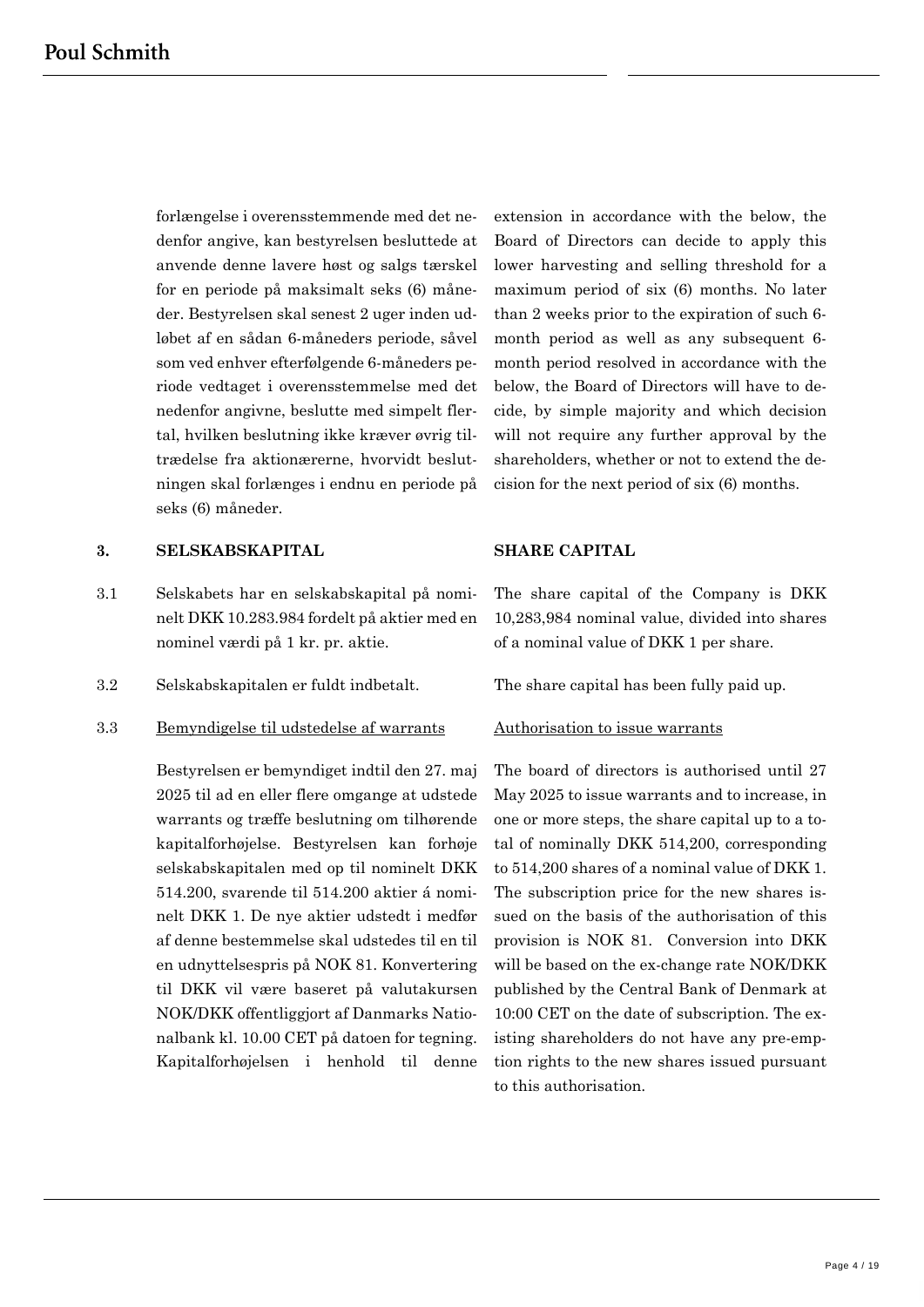bemyndigelse skal være uden fortegningsret for de eksisterende aktionærer.

Vilkårene for tildeling af warrants er indeholdt i *"Nordic Aqua Partners A/S Warrant Program 2021"*, som er vedlagt som **Bilag 1** til disse vedtægter.

Aktier udstedt i henhold til bemyndigelsen skal være fuldt indbetalt. De aktier, der tegnes ved udnyttelse af warrants, skal lyde på navn og skal være omsætningspapirer. Der skal ikke gælde indskrænkninger i aktiernes omsættelighed.

Aktierne skal give aktionæren ret til udbytte og andre rettigheder i selskabet fra tidspunktet for registrering i Erhvervsstyrelsen.

Bestyrelsen er bemyndiget til at ændre nærværende vedtægter i tilfælde af udnyttelse eller bortfald af warrants.

3.4 På bestyrelsesmødet den 3. marts 2022 besluttede bestyrelsen i overensstemmelse med bemyndigelsen i pkt. 3.3 at udstede 437.070 warrants og vedtog samtidig hermed beslutning om den til de udstedte warrants tilhørende kontante kapitalforhøjelse(r) på indtil nominelt DKK 437.070 kapitalandele. Hver warrant giver warrantindehaveren ret til at tegne 1 kapitalandel med en nominel værdi på DKK 1 mod betaling af NOK 81 per kapitalandel. Konvertering til DKK vil være baseret på valutakursen NOK/DKK offentliggjort af Danmarks Nationalbank kl. 10.00 CET på datoen for udnyttelsen af de

The conditions for granting of warrants is set out in *"Nordic Aqua Partners A/S Warrant Program 2021"* attached hereto as **Appendix 1**.

The new shares issued on the basis of the authorisation shall be fully paid up. The shares which may be subscribed by the exercise of the warrants must be registered in the name of the holder and will be negotiable instruments. The shares will not be subject to any restrictions on transferability.

The new shares confer a right to receive dividend and other rights in the company from the time of registration with the Danish Business Authority.

The board of directors are authorised to amend these articles of association in case of exercise or lapse of warrants.

At the board meeting held on 3 March 2022, the board of directors resolved in accordance with the authorisation in article 3.3 to issue 437,070 warrants and simultaneously approved the necessary cash capital increase(s) of up to nominally DKK 437,070 shares. Each warrant entitles the holder of such warrant to subscribe for 1 share of a nominal value of DKK 1 at a subscription price of NOK 81 per share. Conversion into DKK will be based on the exchange rate NOK/DKK published by the Central Bank of Denmark at 10:00 CET on the date of exercise of the warrants, although the rate can never be below rate (kurs) 100 (equal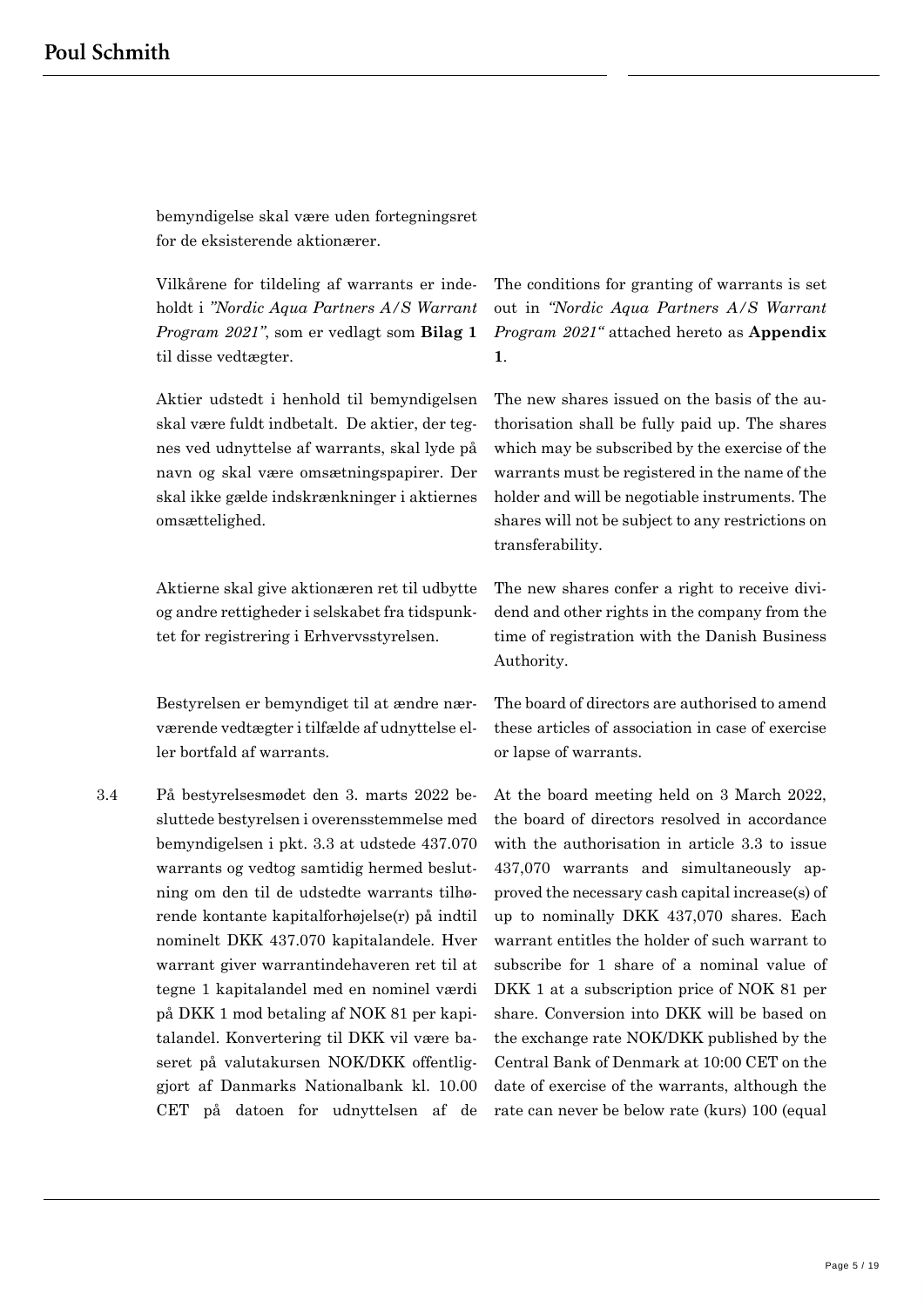pågældende warrants, idet kursen dog aldrig kan være under kurs 100 (svarende til DKK 1 per nominel DKK 1 kapitalandel). De udstedte warrants er reguleret af vilkårene fastsat i bilag 1 til Selskabets vedtægter. De udstedte warrants kan tegnes i perioden frem til den 17. marts 2022 ved underskrivelse af individuelle warrantaftaler.

Selskabet afholder omkostningerne i forbindelse med udstedelsen af warrants og den senere udnyttelse heraf. Selskabets omkostninger forbundet med udstedelsen og den dertil hørende kapitalforhøjelse anslås til DKK 10.000.

På baggrund af bestyrelsens beslutning skal bemyndigelsen i punkt 3.3 reduceres med nominelt DKK 437.070 til nominelt DKK 77.130.

### **4. AKTIERNES RETTIGHEDER RIGHTS CARRIED BY SHARES**

- 4.1 Hver aktie med en pålydende nominel værdi på DKK 1 givet ret til én (1) stemme på generalforsamlingen. En aktionær er ikke forpligtet til at stemme samlet på alle sine aktier, uanset hvorvidt der stemmes om anliggender på en ordinær- eller en ekstraordinær generalforsamling og en aktionær er dermed berettiget til at stemme forskelligt på sine aktier.
- 

to DKK 1 for nominally DKK 1 share) . The issued warrants are governed by the terms as set out in appendix 1 to the Company's articles of association. The issued warrants may be subscribed for in the period until 17 March 2022 by signing of individual warrant agreements.

The Company shall bear the costs in connection with the issuance of warrants and the subsequent exercise hereof. The Company's cost in connection with the issuance and the related share capital increase is estimated at DKK 10,000.

On basis of the decision by the board of directors, the authorization set out in article 3.4 shall hereafter be reduced by a nominal value of DKK 437,070 to nominally DKK 77,130.

Each share denomination of a nominal value of DKK 1 carries the right to one (1) vote at general meetings. A shareholder is not obliged to cast an aggregated vote on its shares, regardless of whether such matters are being voted on at an ordinary general meeting or an extraordinary general meeting, and a shareholder is thus entitled to vote differently on each share.

4.2 Aktierne skal lyde på navn. Shares are registered in the names of the shareholders.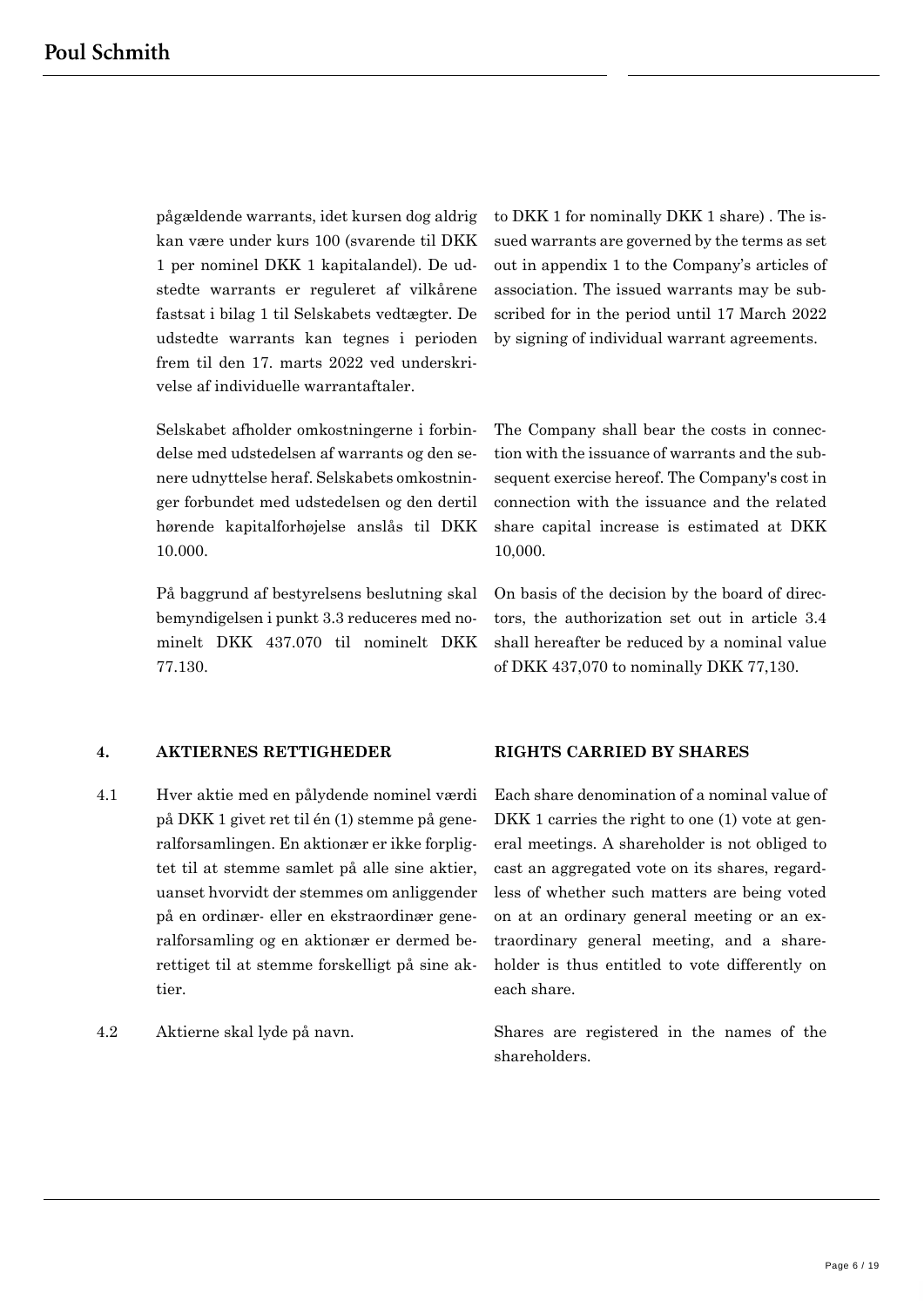- 
- 4.4 Aktierne er registreret hos og udstedt i dematerialiseret form igennem den norske værdipapircentral Verdipapirsentralen ASA (norsk org.nr. 985 140 421), og Selskabet udsteder således ikke fysiske ejerbeviser. Rettigheder vedrørende Selskabets aktier skal anmeldes til Verdipapirsentralen ASA efter de herom fastsatte regler.
- 4.5 Ejerbogen føres på vegne af selskabet af Verdipapirsentralen ASA.
- **5. OVERGANG OG PANTSÆTNING AF AKTIER**
- 5.1 Der gælder ikke indskrænkninger i aktiernes omsættelighed.

### **6. LEDELSESORGANER MANAGEMENT BODIES**

- 6.1 Selskabet ledes af en bestyrelse bestående af 5 medlemmer, der varetager Selskabets overordnede og strategiske ledelse og sikrer en forsvarlig organisation af Selskabets virksomhed.
- 6.2 Selskabets generalforsamling vælger medlemmer til bestyrelsen, som skal bestride hvervet indtil der afholdes ordinær generalforsamling i det andet år efter valget.
- 6.3 Bestyrelsen påser, at bogføringen og regnskabsaflæggelsen sker i overensstemmelse med lovgivningens regler herom samt at formueforvaltningen er forsvarlig.

4.3 Aktierne er omsætningspapirer. The shares shall be negotiable instruments.

The shares are registered with and issued in dematerialised form through the Norwegian central securities depository Verdipapirsentralen ASA (Norwegian org. no. 985 140 421), and therefore the Company shall not issue any physical share certificates. All rights attaching to the Company's shares shall be notified to Verdipapirsentralen ASA in accordance with applicable rules in this respect.

The register of shareholders is kept on behalf of the Company by Verdipapirsentralen ASA.

# **TRANSFER AND PLEDGING OF SHARES**

No restrictions shall apply to the transferability of the shares.

The Company is governed by a Board of Directors consisting of 5 members responsible for the overall and strategic management of the Company and ensuring proper organization of the Company's business.

The members of the Board of Directors are elected by the Company's general meeting to hold office until the annual general meeting to be held in the second annual year following the election.

The Board of Directors shall ensure that the bookkeeping of the Company is in accordance with the relevant statutory rules and that the asset management is adequate.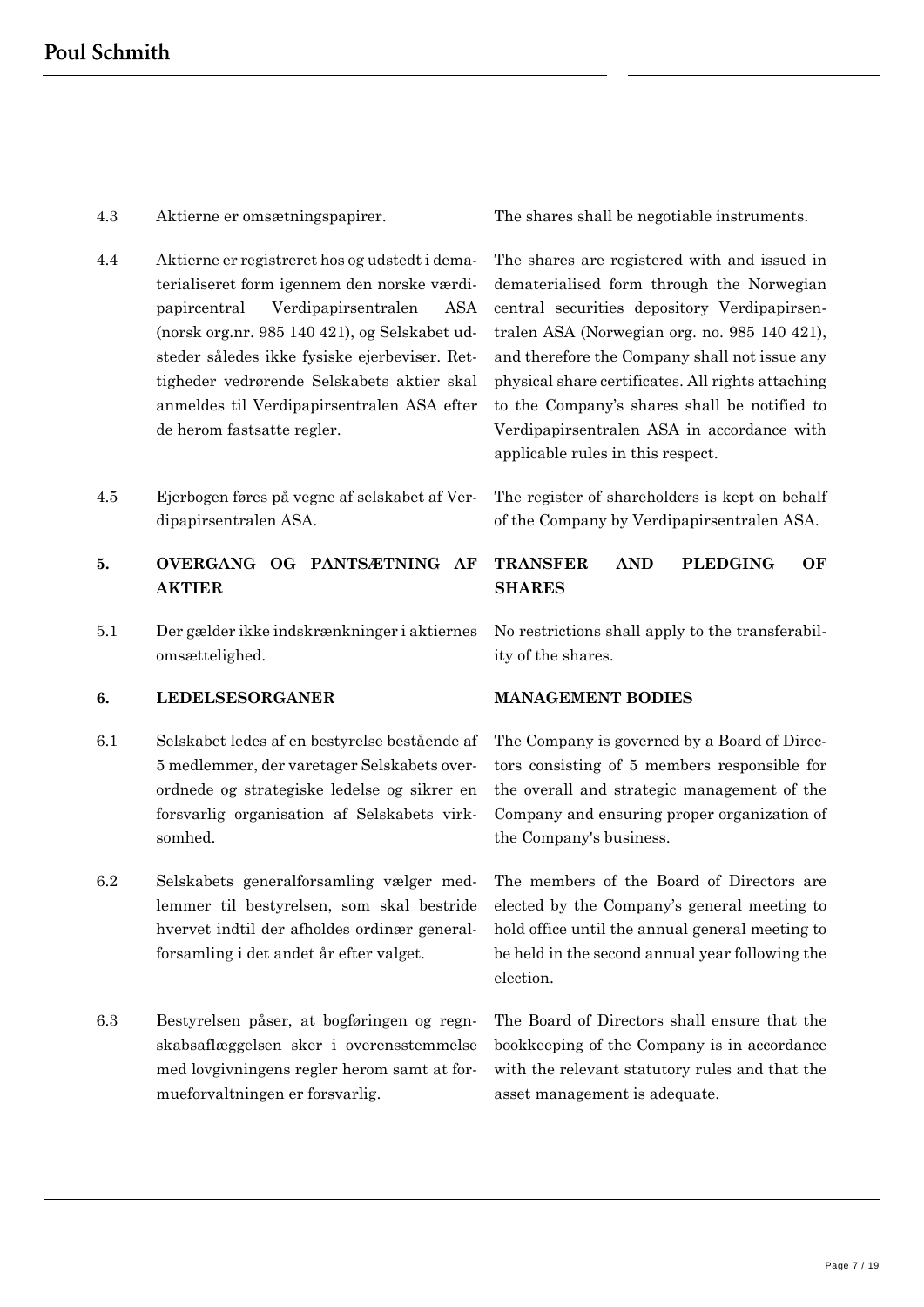- 6.4 Endvidere skal bestyrelsen påse at Selskabets kapitalberedskab til enhver tid er forsvarlig, herunder at der er tilstrækkelig likviditet til at opfylde Selskabets nuværende og fremtidige forpligtelser, efterhånden som de forfalder. Bestyrelsen er således til enhver tid forpligtet til at vurdere den økonomiske situationen og sikre, at det tilsvarende kapitalberedskab er forsvarligt.
- 6.5 Bestyrelsesmøder afholdes på engelsk. Board of Directors meetings are held in Eng-
- 6.6 Bestyrelsen er beslutningsdygtig, når over halvdelen af medlemmer er til stede. Beslutninger må dog ikke træffes, uden at så vidt muligt samtlige medlemmer har haft adgang til at deltage i sagens behandling.
- 6.7 Beslutninger på bestyrelsesmøder vedtages med simpelt flertal, medmindre vedtægterne kræver en aktionærgodkendelse, jf. punkt 2.5 og 10.
- 6.8 Bestyrelsen skal føre protokol over forhandlingerne, der underskrives af samtlige tilstedeværende medlemmer. Et tilstedeværende medlem, der ikke er enig i en beslutning, har ret til at få sin mening indført i protokollen. Protokollerne skal føres på engelsk.
- 6.9 Bestyrelsen træffer nærmere bestemmelser om udførelsen af bestyrelsens hverv i en forretningsorden. Forretningsorden skal udarbejdes på engelsk.

In addition, the Board of Directors shall ensure that the capital resources of the Company are adequate at any time, e.g. that there is sufficient cash available in order for the Company to pay its present and future debts as they fall due. The Board of Directors is thus obliged at any time to assess its financial position and ensure that the available capital resources are adequate.

lish.

The Board of Directors forms a quorum when more than half of all of the board members are represented. However, resolutions may not be passed without all board members having had the opportunity, as far as possible, to participate in the discussion of the matter.

The decisions of the Board of Directors are taken by simple majority votes, unless the articles of association require a shareholder approval, cf. Article 2.5 and Article 10.

The Board of Directors shall keep minutes of its meetings which must be signed by all the attending members. An attending member who disagrees with a resolution is entitled to have his opinion entered in the minutes. The minutes must be kept in English.

The Board of Directors shall prepare rules of procedure laying down the terms and conditions for the performance of its duties. The rules of procedure must be prepared in English.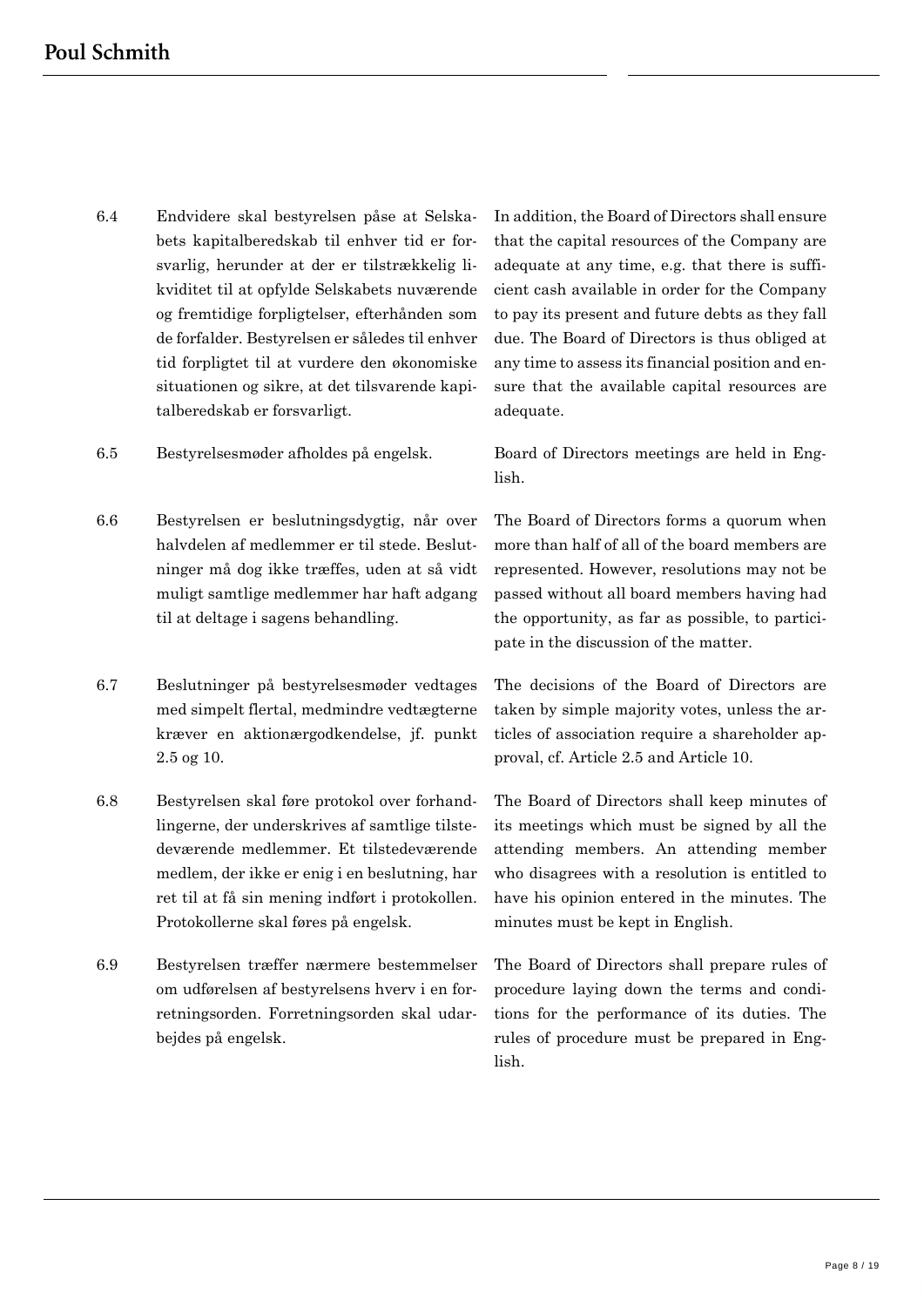6.10 Bestyrelsen ansætter en direktion bestående af 1-2 medlemmer, der skal varetage den daglige ledelse. Medlemmer af bestyrelsen må ikke være medlemmer af direktionen.

7.1 Selskabet tegnes af to bestyrelsesmedlemmer i forening eller af den samlede bestyrelse.

### **8. GENERALFORSAMLINGER GENERAL MEETINGS**

### 8.1 **Aktionærernes beslutninger The shareholders' resolutions**

8.1.1 Aktionærernes ret til at træffe beslutninger udøves på generalforsamlingen.

### 8.2 **Møderet Right to attend**

- 8.2.1 Enhver aktionær har ret til at møde på generalforsamlingen og tage ordet det.
- 8.2.2 Aktionærerne har ret til at møde på generalforsamlingen ved fuldmægtig. Fuldmægtigen skal kunne fremlægge skriftlig og dateret fuldmagt.
- 8.2.3 Selskabet skal stille en skriftlig eller elektronisk fuldmagtsblanket til rådighed for enhver aktionær, der berettiget til at stemme på generalforsamlingen, og der skal tilbydes aktionærerne mindst én metode til

The Board of Directors appoints a management board consisting of 1-2 members to be responsible for the day-to-day management of the company. The members of the management board shall not be the members of the Board of Directors.

# **7. TEGNINGSREGEL PROVISIONS REGULATING THE POW-ERS TO BIND THE COMPANY**

The Company is bound by the joint signatures of two members of the Board of Directors, or by the joint signatures of all members of the Board of Directors.

The shareholders' rights to pass resolutions in the Company must be exercised at the general meetings.

All shareholders are entitled to attend and speak at general meetings.

Shareholders are entitled to attend general meetings by proxy. The proxy must be able to produce a written and dated instrument of proxy.

The Company must make hard copy or electronic proxy forms available to any shareholder entitled to vote at the general meeting and must offer the shareholders at least one electronic method of notifying the company of the appointment of a proxy.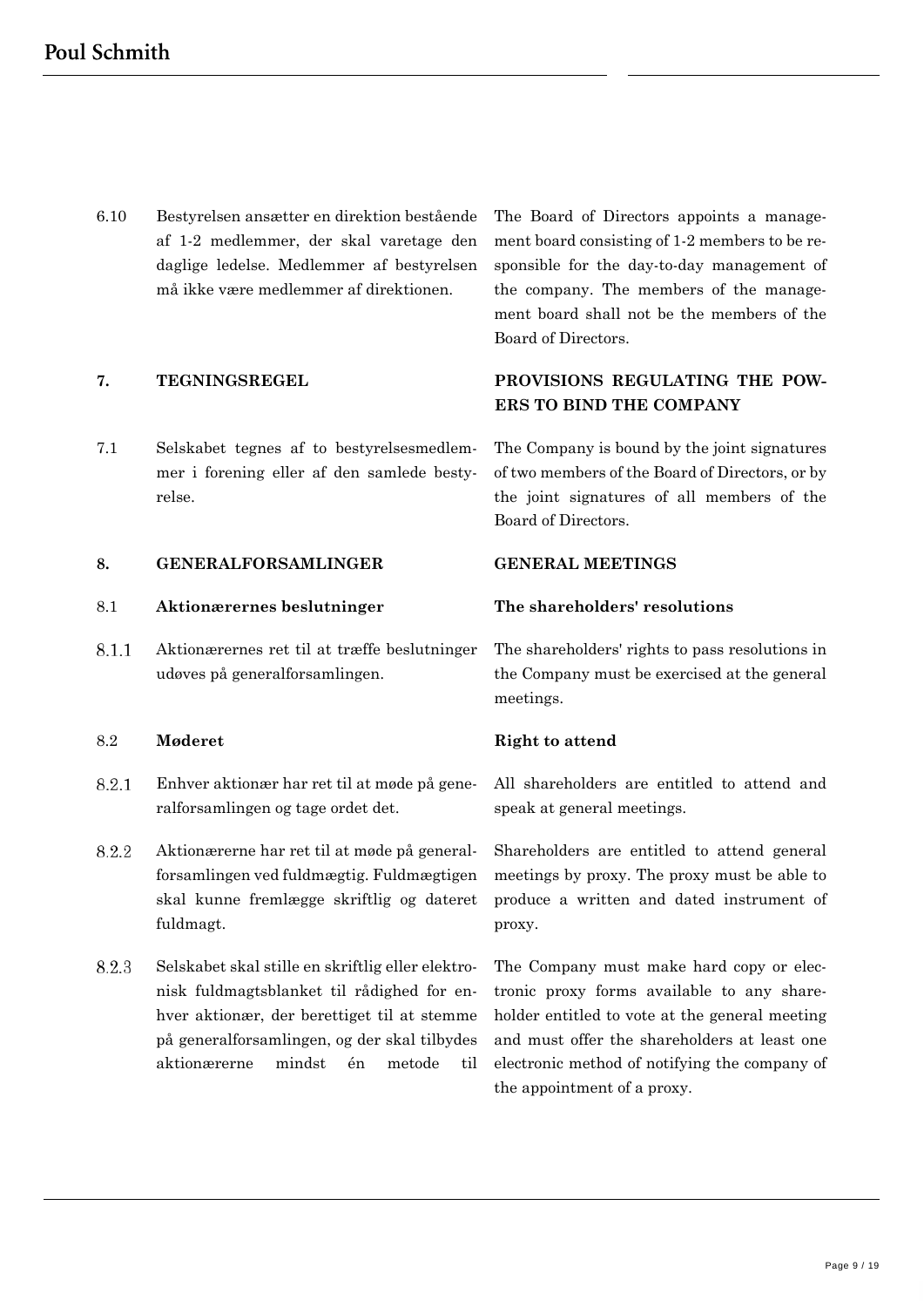underretning af Selskabet om udpegning af en fuldmægtig ad elektronisk vej.

- 8.2.4 Aktionærerne eller fuldmægtige kan møde på generalforsamlingen sammen med en rådgiver.
- 8.2.5 En aktionærs ret til at møde på en generalforsamling og afgive stemme på sine aktier, er afhængig af de aktier, som aktionæren besidder på registreringsdatoen. Registreringsdatoen er én uge før generalforsamlingens afholdelse.
- 8.2.6 En aktionærs eller dennes fuldmægtigs, herunder eventuelle rådgivers, deltagelse i generalforsamlingen skal anmeldes til selskabet senest 3 dage før generalforsamlingens afholdelse. Selskabet vil udstede adgangskort til aktionærer mv. med møderet til generalforsamlingen.

# 8.3 **Tid og sted for generalforsamlingens afholdelse**

- 8.3.1 Generalforsamlingen afholdes på Selskabets hjemsted eller i København, medmindre aktionærerne enstemmigt beslutter andet. Såfremt det under særlige omstændigheder er nødvendigt, kan generalforsamling i enkeltstående tilfælde afholdes andetsteds.
- 8.3.2 Den ordinære generalforsamling skal afholdes i så god tid, at den godkendte årsrapport kan være Erhvervsstyrelsen rettidigt i hænde forinden fem (5) måneder efter regnskabsårets afslutning.

Shareholders and proxies may attend general meetings together with an adviser.

A shareholder's rights to attend and vote at a general meeting depends on the shares held by the shareholder on the date of registration. The date of registration shall be one week before the date of the general meeting.

A shareholder or its proxy's attendance, including potential advisor, shall notify the Company of its attendance at the general meeting no later than three days before the date of the general meeting. The Company will issue admission cards to shareholders and others entitled to attend the general meeting.

### **Time and place of general meetings**

General meetings are held at the registered office of the Company or in Copenhagen, unless the shareholders pass another unanimous resolution. If special circumstances require it, a general meeting may, however, in isolated cases, be held elsewhere.

The annual general meeting must be held in time for the adopted annual report to reach the Danish Business Authority within five (5) months of the end of the financial year.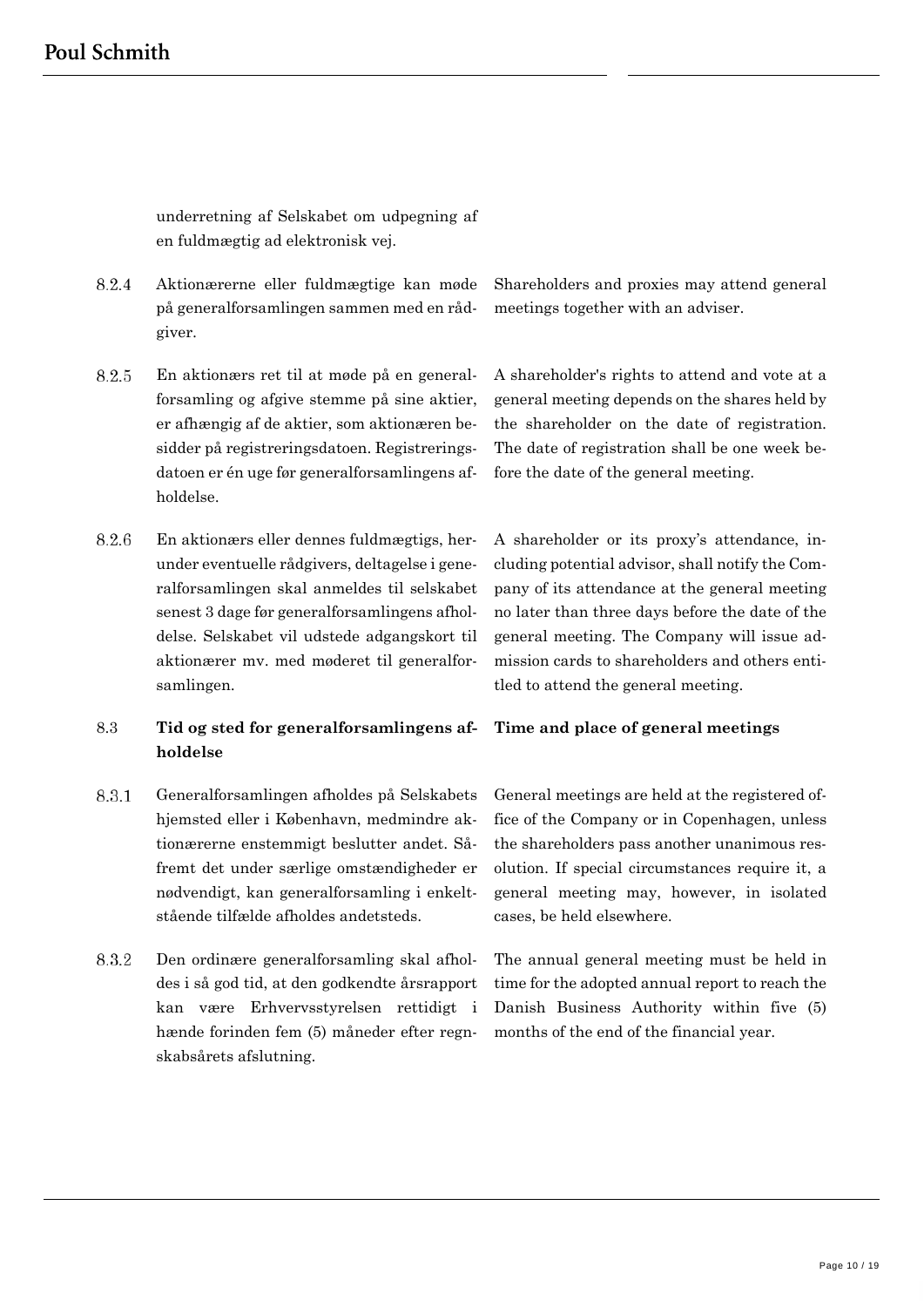8.3.3 Ekstraordinær generalforsamling skal afholdes, når bestyrelsen, den generalforsamlingsvalte revisor eller en eller flere kapitalejere der ejer mindst 5 % af Selskabets kapital forlanger det. Ekstraordinær generalforsamling til behandling af et bestemt angivet emne indkaldes senest 2 uger efter at det er forlangt.

### 8.4 **Dagsorden Agenda**

- 8.4.1 Enhver aktionær har ret til at få et bestemt emne optaget på dagsordenen til den ordinære generalforsamling, såfremt krav herom er fremsat til bestyrelsen senest 6 uger før generalforsamlingens afholdelse. Såfremt krav fremsættes senere end 6 uger før generalforsamlingens afholdelse, afgør bestyrelsen, om kravet er fremsat i så god tid, at det er muligt at optage emnet på dagsordenen.
- 8.4.2 Emner, der ikke er sat på dagsordenen, kan kun afgøres af generalforsamlingen, hvis samtlige aktionærer samtykker.
- 8.4.3 Dagsordenen for den ordinære generalforsamling skal som minimum omfatte:

Extraordinary general meetings must be held upon request from the Board of Directors, the auditor elected by the general meeting or one or more shareholders holding at least 5% of the nominal value of the share capital of the Company. Extraordinary general meetings for the transaction of particular business must be convened no later than two (2) weeks after receipt of such request.

Any shareholders are entitled to have a specific issue included on the agenda for an annual general meeting, provided that the request to nominate the issue for consideration at the annual general meeting is received by the Board of Directors at least 6 weeks before the date of the general meeting. If the request is received less than 6 weeks before the date of the general meeting, the Board of Directors shall decide whether the request has been made with enough time for the issues to be included on the agenda.

Any matter which is not on the agenda can only be determined by the general meeting if all of the shareholders consent.

The agenda of the annual general meeting must as a minimum include the following items:

1) Valg af dirigent 1) Election of chairman of the general meeting.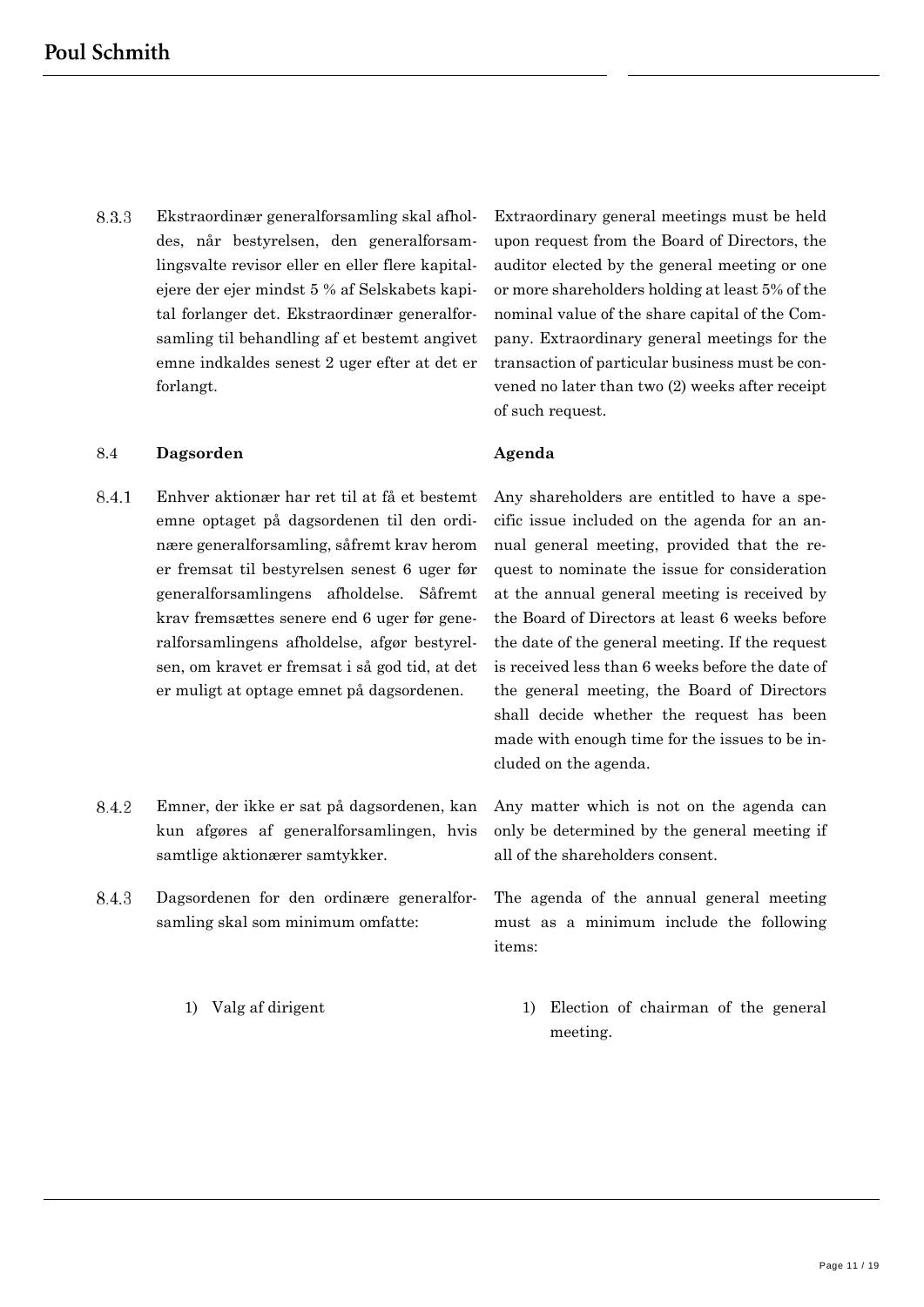- 2) Bestyrelsens beretning om Selskabets virksomhed i det forløbne regnskabsår
- 3) Fremlæggelse og beslutning om godkendelse af årsrapport
- 4) Beslutning om anvendelse af overskud eller dækning af underskud i henhold til den godkendte årsrapport
- 5) Valg af medlemmer til bestyrelsen 5) Election of Board of Directors
- 
- 7) Øvrige forslag fra bestyrelsen og/eller direktionen
- 

- 8.5.1 Bestyrelsen skal indkalde til generalforsamlingen tidligst 5 uger og senest 3 uger før generalforsamlingen. Indkaldelse skal ske via Selskabets hjemmeside samt ved skriftlig indkaldelse til alle i ejerbogen noterede aktionærer, som har fremsat begæring herom.
- 8.5.2 I perioden fra 3 uger før generalforsamlingens afholdelse og indtil generalforsamlingens afholdelse, skal kopi af indkaldelse med dagsorden, fuldstændige forslag, dokumenter der skal fremlægges på generalforsamlingen, information omkring aktie og kapital struktur på tidspunktet for indkaldelsen samt formularer, der skal anvendes ved
- 2) The report of the Board of Directors regarding the Company's business in the past financial year
- 3) Submission and adoption of the annual report
- 4) Decision on appropriation of profit or loss as recoded in the adopted annual report
- 
- 6) Valg af revisor 6) Appointment of an auditor
	- 7) Any other resolutions from the Board of Directors and/or the management board
- 8) Eventuelt 8) Any other business

### 8.5 **Indkaldelse Notice of general meetings**

A General Meeting shall be called by the Board of Directors not earlier than five weeks and not later than three weeks prior to the General Meeting by publishing the notice at the Company's website and the notice shall also be forwarded in writing to all shareholders entered in the Register of Owners who have so requested.

For a period of three weeks prior to the General Meeting up until and including the day of the General Meeting, a copy of the notice convening the Meeting with agenda, the complete proposals, the documents to be presented at the General Meeting, information about voting and capital structure at the time of convening the Meeting as well as forms for issue of proxy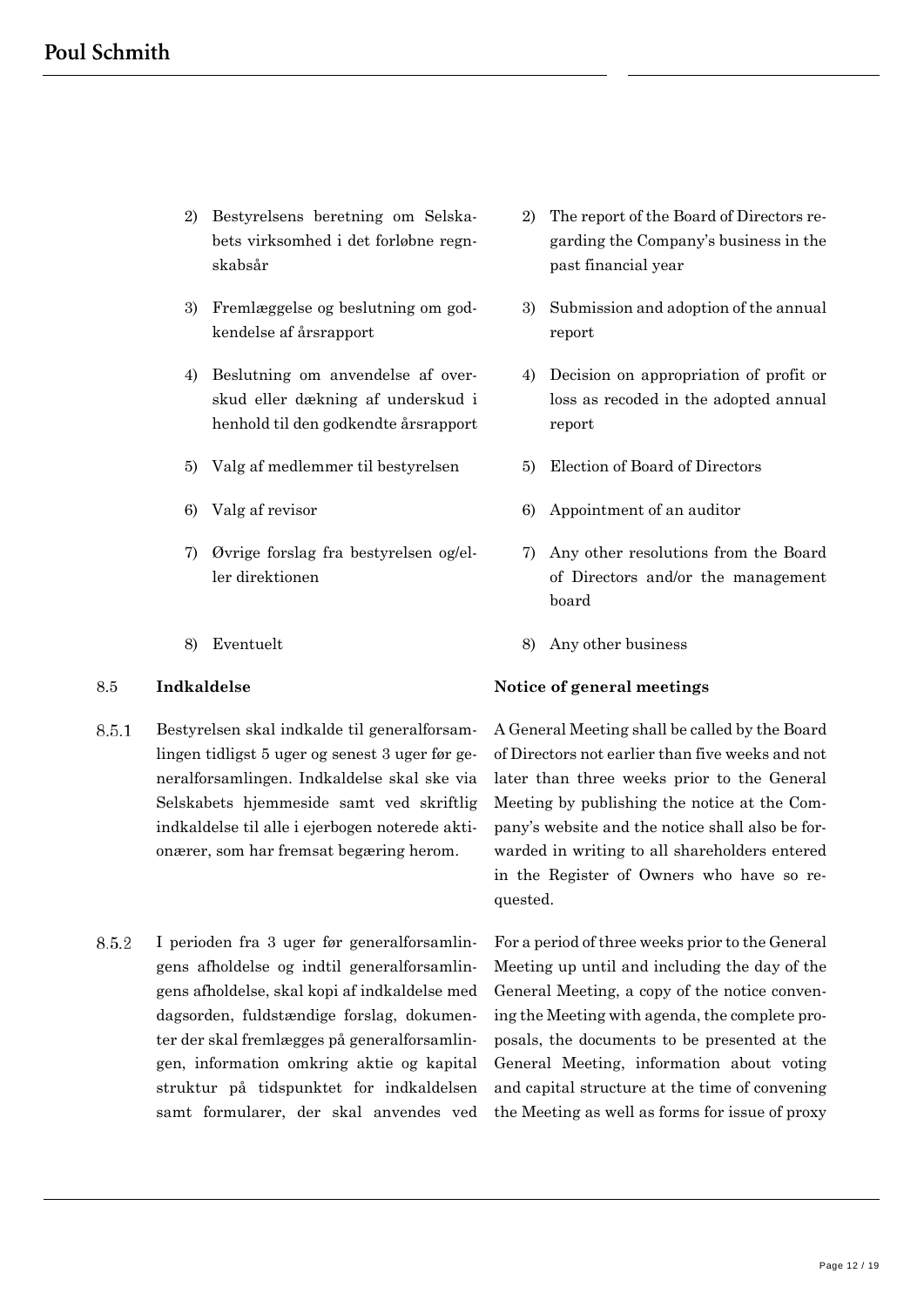stemmeafgivelse ved fuldmagt og stemmeafgivelse være tilgængelig på Selskabets hjemmeside.

8.5.3 Selskabet skal, senest 8 uger før dagen for den påtænkte afholdelse af den ordinære generalforsamling, offentliggøre datoen for den påtænkte afholdelse af generalforsamlingen samt datoen for seneste fremsættelse af krav om optagelse af et bestemt emne på dagsordenen, medmindre begge tidspunkter fremgår af vedtægterne.

and voting by correspondence shall be available at the Company's website.

At least eight (8) weeks before the scheduled date of the annual general meeting, the Company must announce the scheduled date of the meeting as well as the time-limit for any requests by shareholders to have a specific issue included on the agenda, unless both dates are specified in the articles of association

### 8.6 **Dirigent og forhandlingsprotokol Chairman of the meeting and minutes**

- 8.6.1 Generalforsamlingen ledes af en dirigent. Dirigenten skal være bestyrelsesformanden, medmindre generalforsamlingen beslutter andet.
- 8.6.2 Dirigenten skal føre og underskrive protokol over forhandlingerne på generalforsamlingen. Protokollen skal udarbejdes på engelsk.
- 8.6.3 Senest 2 uger efter generalforsamlingens afholdelse skal generalforsamlingsprotokollen eller en bekræftet udskrift af denne være tilgængelig for aktionærerne.

### 8.7 **Afstemninger Votes**

8.7.1 Beslutninger på generalforsamlingen vedtages med simpelt stemmeflertal medmindre Selskabets vedtægter eller selskabsloven foreskriver andet. Ved stemmelighed, skal forslaget anses for ikke vedtaget.

The general meeting must be presided over by a chairman of the meeting. The chairman of the meeting is the chairman of the Board of Directors unless the general meeting decides otherwise.

Minutes recording the proceedings at the general meeting must be kept and signed by the chairman of the meeting. The minutes must be kept in English.

No later than two (2) weeks after the general meeting, the minutes of the meeting or a certified copy of the minutes must be made available to the shareholders.

Decisions must be decided by a simple majority of votes, unless the company's articles of association or the Danish Companies Act demands a higher majority. If the number of votes for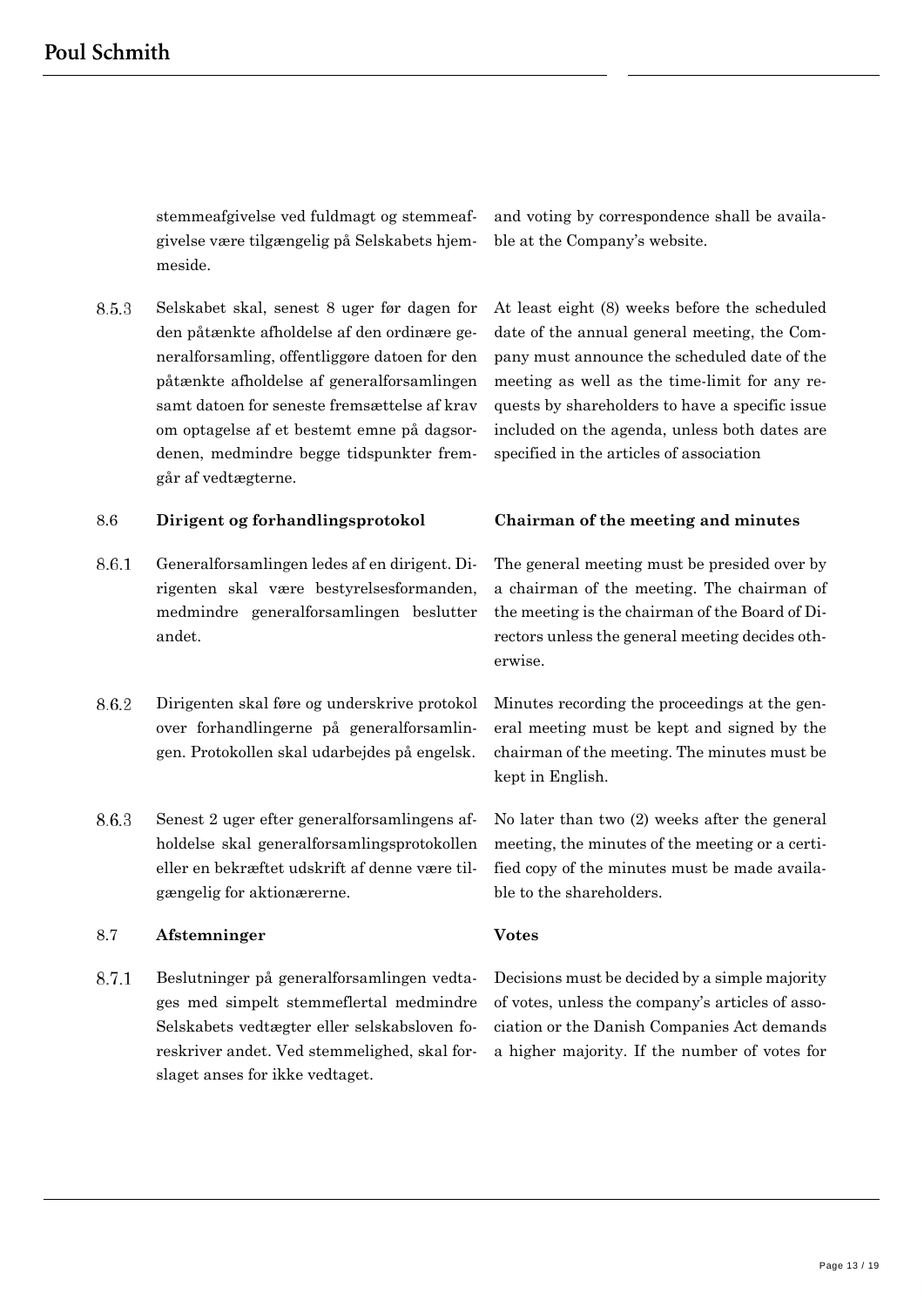8.7.2 Personvalg samt anliggender, hvor aktionærerne skal stemme om flere muligheder ved én afstemning, afgøres ved relativt, simpelt stemmeflertal. Står stemmerne lige ved personvalg, skal valget afgøres ved lodtrækning.

8.7.3 Selskabet skal offentliggøre afstemningsresultaterne for generalforsamlingen på selskabets hjemmeside senest 2 uger efter generalforsamlingens afholdelse.

### 8.8 **Sprog Language**

- 8.8.1
- 8.8.2 Dokumenter udarbejdet til generalforsamlingens interne brug i forbindelse med eller efter generalforsamlingen skal udarbejdes på engelsk.

### **9. ELEKTRONISK KOMMUNIKATION ELECTRONIC COMMUNICATION**

- 9.1 Selskabet og aktionærerne må udveksle dokumenter elektronisk samt kommunikere via e-mail.
- 9.2 Meddelelser og dokumenter som skal udveksles mellem Selskabet og aktionærerne i henhold til selskabsloven eller Selskabets vedtægter, herunder indkaldelse til ordinæreller ekstraordinær generalforsamling samt dagsorden, fuldstændige forslag, fuldmagtsblanket, årsrapport samt øvrige generel information fra Selskabet til aktionærerne, må

and against are the same, the proposed resolution shall not be passed.

Where votes involve electing people or casting only one vote against several options, these votes must be decided by a relative, simple majority of votes. Where a vote that involves electing people results in a tie, the tie must be decided by a lot.

The company shall announce the results of voting at the general meeting on its website no later than two weeks after the general meeting,

Generalforsamlingen afholdes på engelsk. The general meeting of the Company is held in English.

> Documents prepared for the general meeting's internal use in connection with or after the general meeting must be prepared in English.

The company and its shareholders may exchange documents electronically and communicate by email.

All notices and documents which must be exchanged between the company and its shareholders according to the Danish Companies Act or the company's articles of association, including notices convening annual general meetings and extraordinary general meetings, together with an agenda and complete proposals, instruments of proxy, annual reports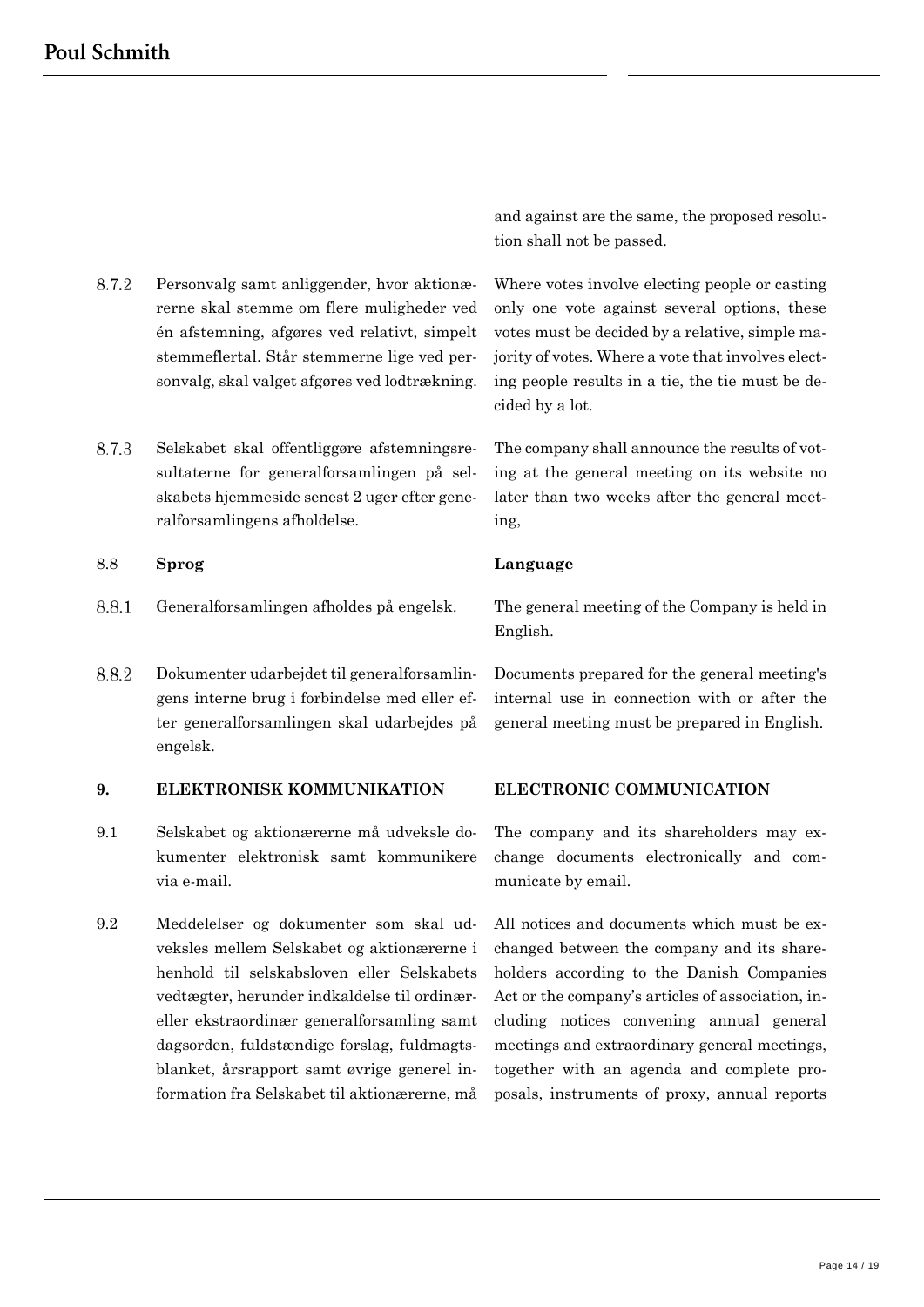fremsendes fra Selskabet til aktionærerne via e-mail. Selskabet skal anmode registrerede aktionærer om fremsendelse af e-mailadresse hvortil meddelelser og dokumenter mv. kan fremsendes elektronisk til. Den enkelte aktionær er ansvarlig for, at Selskabet til enhver tid er i besiddelse af den korrekte e-mailadresse.

9.3 Aktionærerne kan anmode Selskabet om at oplyse kravene til de anvendte systemer samt fremgangsmåden i forbindelse med elektronisk kommunikation.

# **10. ANLIGGENDER SOM KRÆVER AKTIO-NÆRERNES GODKENDELSE**

- 10.1 En beslutning om nedenstående anliggender kan alene træffes af bestyrelsen med samtykke fra et simpelt flertal af aktionærerne:
- 10.1.1 Godkendelse af årlige forretningsplaner samt ændringer af den fra tid til anden godkendte forretningsplan;
- Beslutninger som ikke er i overensstemmelse med den godkendte forretningsplan, herunder salg af enhver aktivitet nødvendig for udøvelse af aktiviteter indeholdt i forretningsplanen;
- Investering og/eller øvrig finansiering som ikke er indeholdt i den godkendte forretningsplan og som overstiger EUR 1.000.000 pr. år;

and other general information from the company to its shareholders may be sent from the company to its shareholders by email. The company must request that the registered shareholders state an email address to which the company may send notices and documents etc. electronically. Each shareholder must ensure that the company has the correct email address at all times.

The shareholders may contact the company to obtain information on system requirements and procedures for electronic communication.

# **MATTERS REQUIRING SHAREHOLD-ERS' APPROVAL**

A decision regarding the below matters can only be made by the Board of Directors with the consent of the simple majority of the casted shareholders votes:

Approval of the Company's annual business plan and changes to the from time to time approved business plan;

Decisions which are not in line with the approved business plan, hereunder the sale of any activities necessary to exercise the activities within the scope of the business plan;

Investments and/or additional funding that are not covered by the approved business plan and that exceed in aggregate EUR 1,000,000 per annum;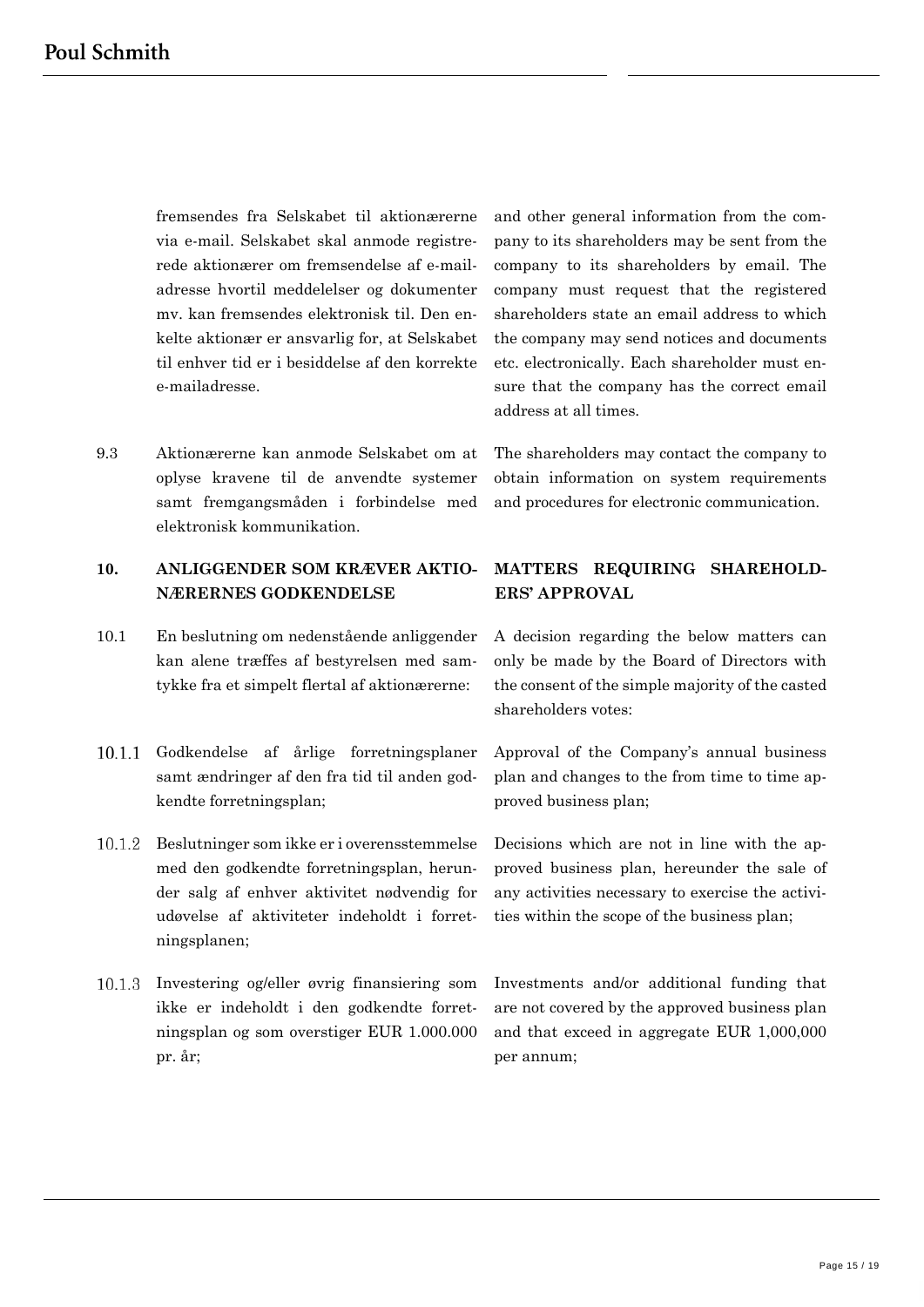- Aftaler og overdragelser mellem på den ene side Selskabet eller Datterselskabet og på den anden side en aktionær eller en nærtstående part (som defineret i paragraf 2 i konkursloven) til en sådan aktionær (undtaget enhver handel foretaget på armslængdevilkår som led i den ordinære drift af virksomheden);
- Enhver ændring af regnskabspolitikker, medmindre årsagen til ændringen er opfyldelse af ethvert lovpligtigt krav;
- Enhver ændring af compliance politik og/eller program;
- $10.1.7$ Enhver beslutning i Datterselskabet, som vil kræve aktionærernes i overensstemmelse med kinesisk lovgivning eller Datterselskabets vedtægter, herunder enhver ændring af Datterselskabets vedtægter.

### **11. FINANSIERING FINANCING**

- 11.1 Aktionærerne er ikke forpligtet til at tilføre kapital til finansiering af Selskabet eller Datterselskab gennem yderligere kapitaltilførsel eller sikkerhedsstillelse.
- 11.2 Bestyrelsen skal tilstræbe at sikre at Selskabet og Datterselskaber kan opfylde deres økonomiske krav med egne midler eller ved lån fra en tredjepart, herved forstået at sådanne lån skal opnås på normale kommercielle vilkår.

### **12. COMPLIANCE COMPLIANCE**

Agreements and transactions between on the one hand the Company or the Subsidiary and on the other hand a shareholder or the related person (as defined in Section 2 of the Danish Bankruptcy Act) of such shareholder (except for any arm's length dealings in the ordinary course of business);

Any change of accounting policies, unless the reason for the change is the fulfilment of any statutory requirement;

Any changes to the compliance policy and/or program;

All decisions in the Subsidiary that would require shareholders' approval according to Chinese law or the Articles of Association of the Subsidiary, including any amendment of the Articles of Association of Subsidiary.

The shareholders are not obliged to contribute to the financing of the Company and the Subsidiary through additional capital infusion or provision of security.

The Board of Directors shall aim to ensure that the Company and the Subsidiary are able to fulfil their financial requirements by their own funds or by loans from third-parties, it being understood that such loans shall be obtained on normal commercial terms.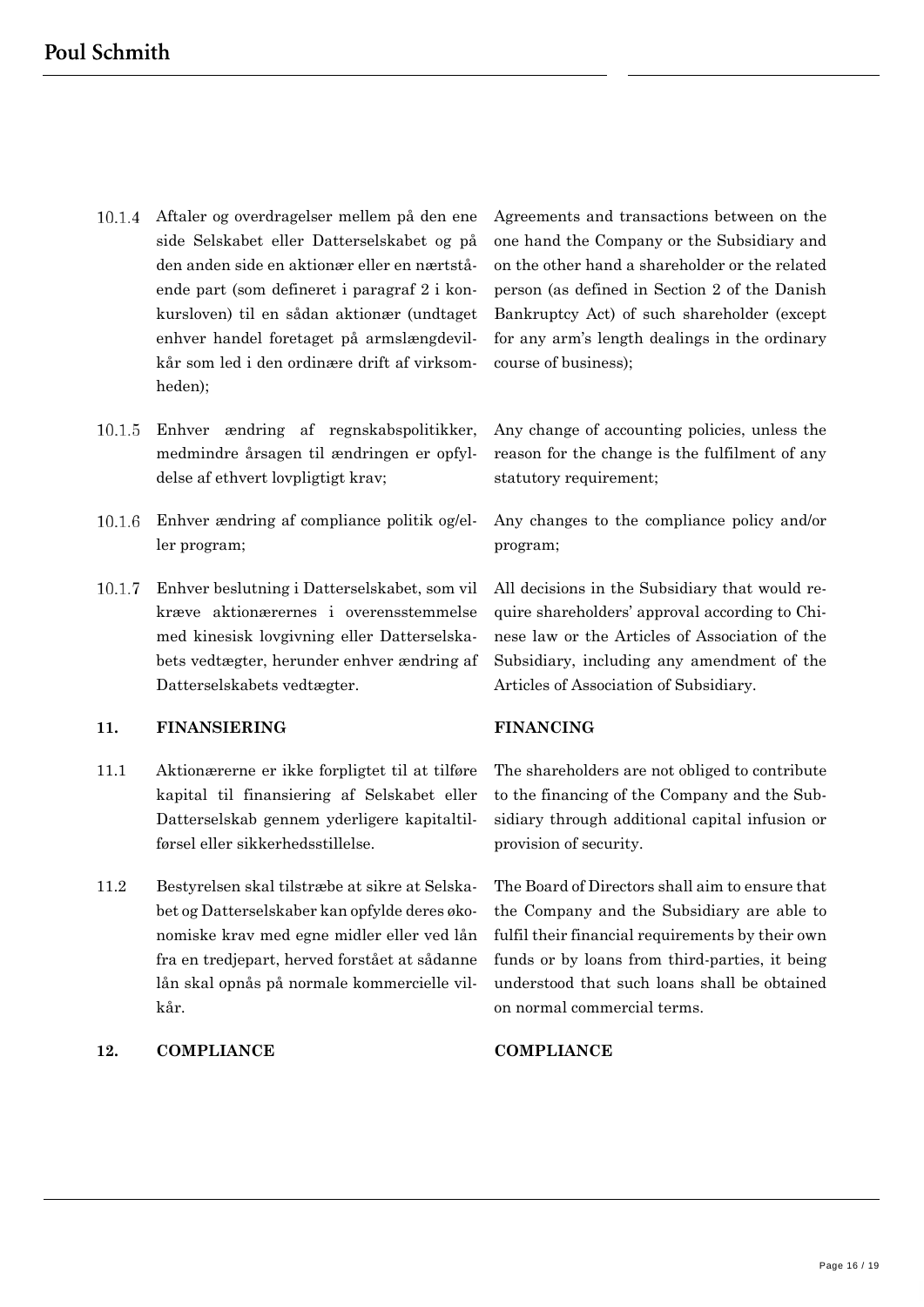- 12.1 Selskabet og Datterselskab skal udøve deres virksomheder i overensstemmelse med gældende lovgivning og regulering, for tvivlstilfældet skyld også EU/US sanktionsregulering, UK Bribery Act og US Foreign Corrupt Practices Act.
- 12.2 Selskabet og Datterselskabet skal udarbejde og implementere et complianceprogram der er tilstrækkeligt til at sikre compliance af deres virksomhed.

# **13. REGNSKABSÅR, ÅRSRAPPORT OG REVISION**

- 13.1 Selskabets regnskabsår løber fra den 1. januar til den 31. december.
- 13.2 Årsrapporter udarbejdes og aflægges på engelsk.
- 13.3 Selskabets årsregnskab skal revideres af en af generalforsamlingen valgt godkendt statsautoriseret eller registreret revisor, som vælges for et (1) år ad gangen.

### **14. UDBYTTE DIVIDEND**

- 14.1 Udbytte vil ikke blive udloddet før Projekt Gennemførelse, jf. punkt 2.
- 14.2 I det første følgende halve år efter Projekt Gennemførelse må netto kontantbeholdning udloddes som udbytte (eller kapitalnedsættelse hvis passende) i Selskabet under forudsætning af, at følgende betingelser er opfyldt:

The Company and the Subsidiary shall conduct their business in compliance with applicable laws and regulations, for the avoidance of doubt including EU/US sanctions regulations, the UK Bribery Act and the US Foreign Corrupt Practices Act.

The Company and the Subsidiary shall develop and implement a compliance programme that is adequate to ensure compliance for their business.

# **FINANCIAL YEAR, ANNUAL REPORT AND AUDITING**

The financial year of the Company runs from 1 January to 31 December.

The Company's annual reports are prepared and presented in English.

The accounts of the Company are audited by a state-authorised or registered public accountant elected by the general meeting for one (1) year at a time.

No dividends will be distributed before the Project Completion, cf. Article [2.](#page-1-0)

After the Project Completion, net cash balances at year end may be distributed via dividends (or capital reductions if appropriate) in the Company in the first half of the following year, if and to the extent the following conditions are met: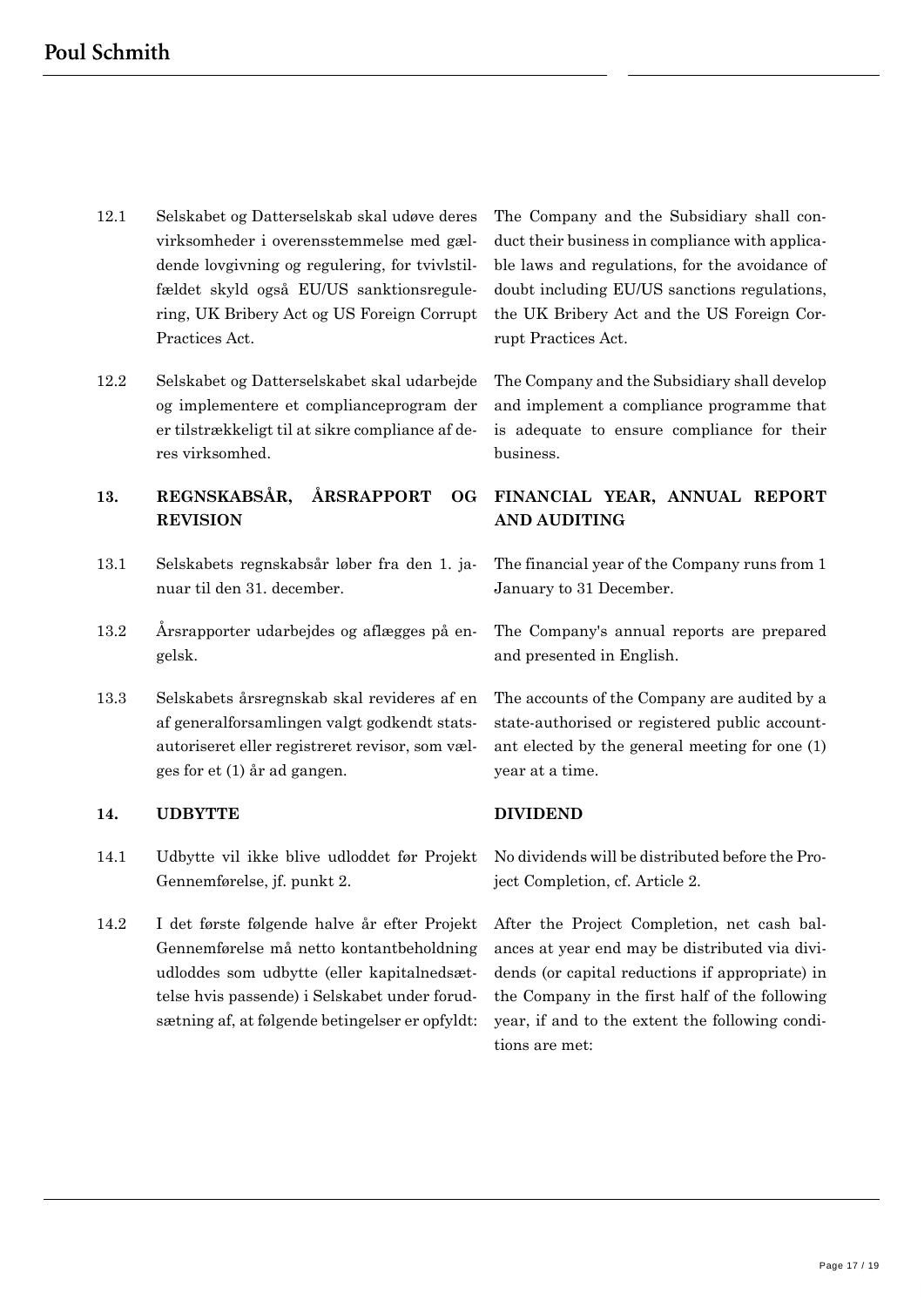- a) Udlodning vil ikke resultere i en negativ likviditet på tidspunktet for udbetaling;
- b) Selskabets netto kontantbeholdning er ikke nødvendigt til at finansiere faste udgifter, vækst i arbejdskapital eller forventet driftsunderskrift i Selskabet eller Datterselskab i året for udbetaling;
- c) Lovgivningsmæssige krav, herunder krav om ordentlighed mv. er opfyldte; og
- d) Udlodning sker ikke i strid med betingelser fastsat af Selskabets eller Datterselskabers finansieringskilder.

# **15. FORTEGNINGSRET PRE-EMPTION RIGHTS**

15.1 Selskabets eksisterende aktionærer skal have fortegningsret til nye aktier. Såfremt en eksisterende aktionær ikke tegner sin forholdsmæssig andel af nye aktier, skal de øvrige eksisterende aktionærer været berettiget til at tegne yderligere aktier i forhold til deres respektive aktiebesiddelse osv. Dersom Selskabets eksisterende aktionærer ikke tegner alle nye aktier, skal bestyrelsen være berettiget til at fordele disse aktier til øvrige tredjeparter.

- a) The distribution will not result in a negative cash balance at the time of payment;
- b) the Company's net cash balances are not needed to finance maintenance capex, growth in working capital or foreseen operating losses of the Company or the Subsidiary in the year of payment;
- c) legislative requirements, including requirements of propriety, etc. are complied with; and
- e) no distribution is made in contravention of any conditions laid down by the Company's or the Subsidiary's sources of finance.

The existing shareholders of the company shall enjoy pre-emption rights to new shares. Where an existing shareholder does not subscribe for its proportionate share of the new shares, the other existing shareholders are entitled to subscribe for additional shares in proportion to their shareholdings and so forth. To the extent that the existing shareholders of the company do not subscribe for all of the new shares, the board shall be entitled to distribute these shares to other third parties.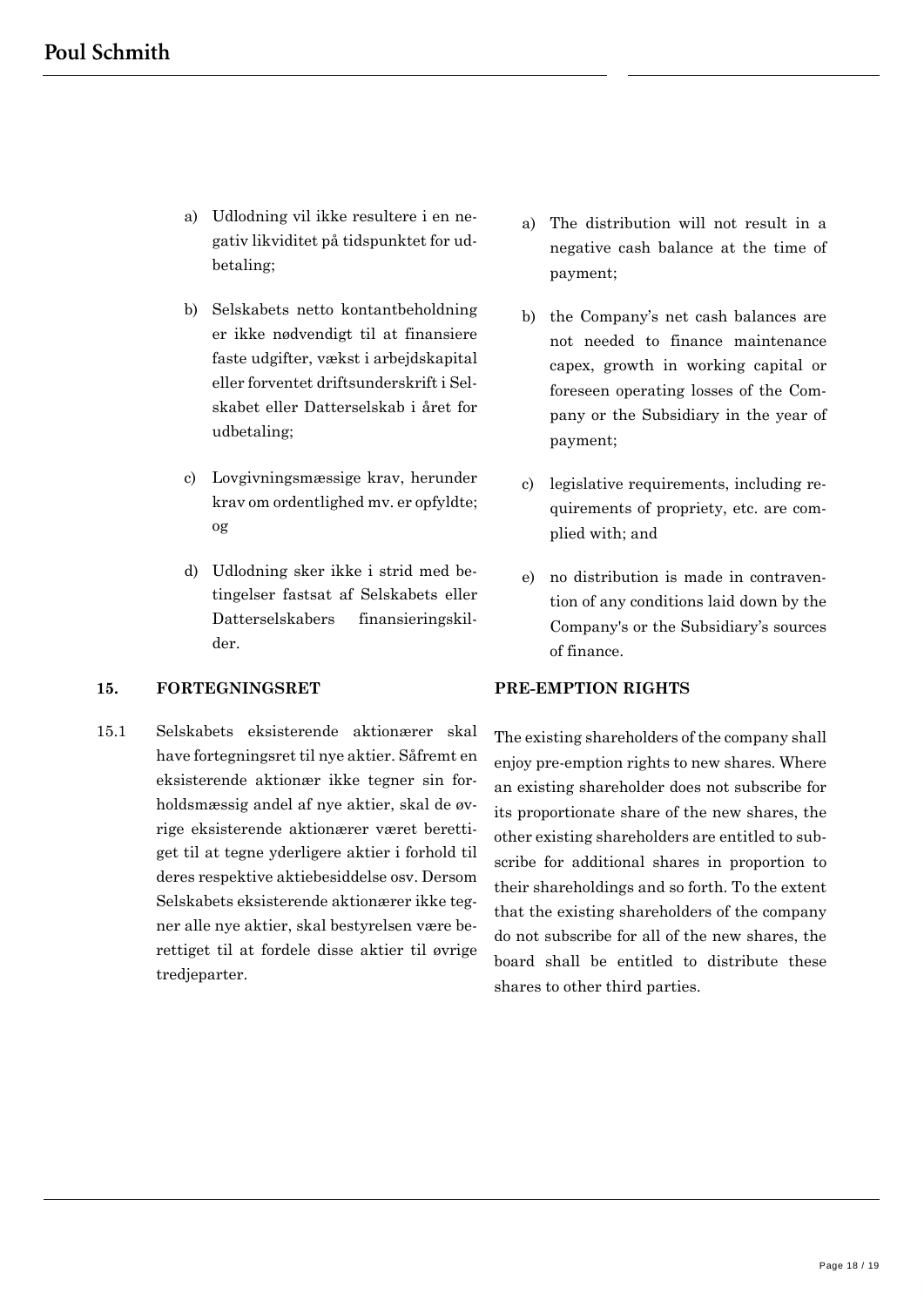Ændret på bestyrelsesmøde den 25. november 2020, ændret på Selskabets ordinær generalforsamling den 27. maj 2021, ændret på bestyrelsesmøde afholdt den 3. marts 2022.

Amended at the board meeting held on 25 November 2020, amended on the Company's annual general meeting on 27 May 2021, amended on board meeting held on 3 March 2022.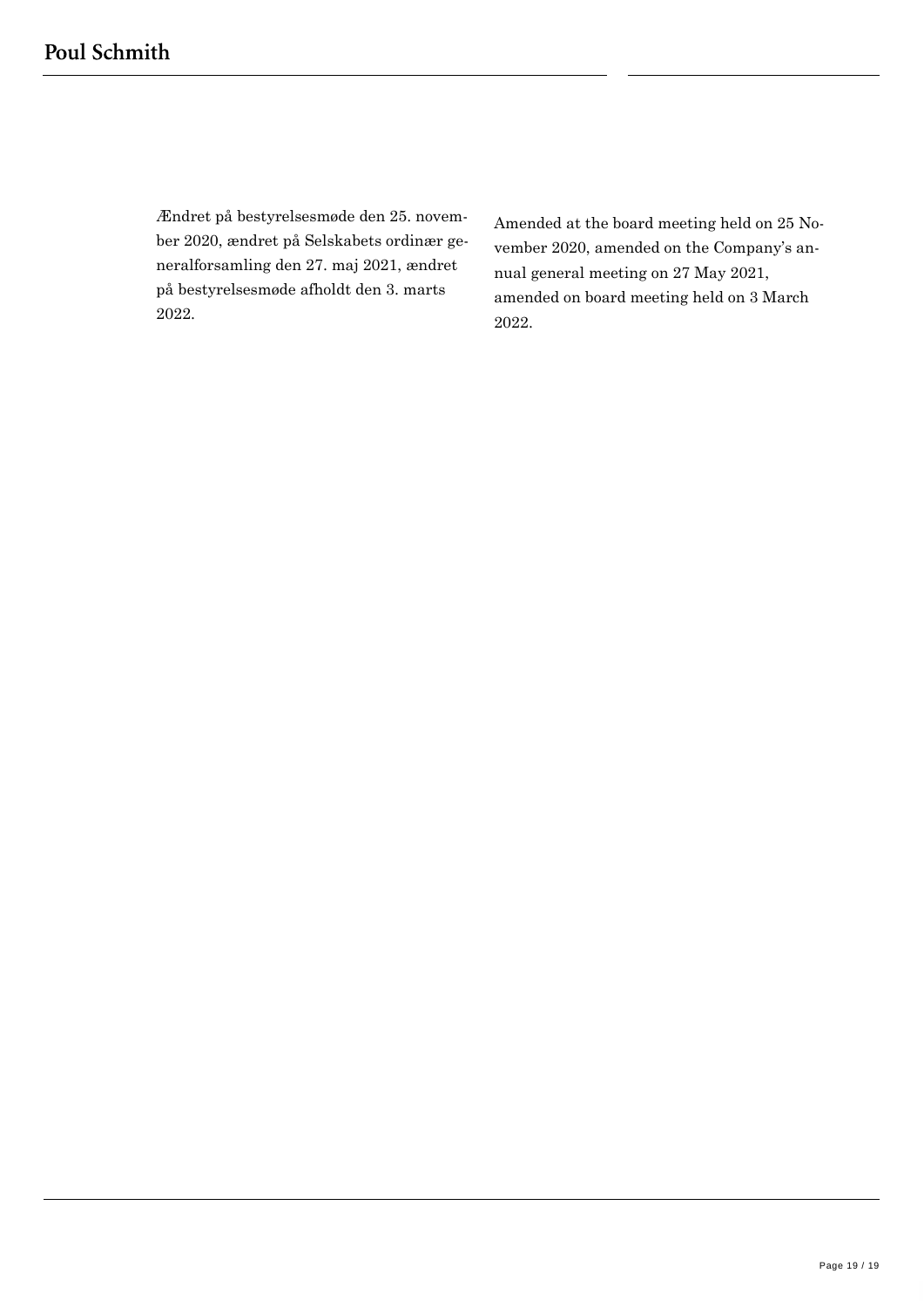# Nordic Aqua Partners A/S Warrant Program 2021

Bilag 1 til Nordic Aqua Partners A/S' vedtægter Appendix 1 to the Articles of Association of Nordic Aqua Partners A/S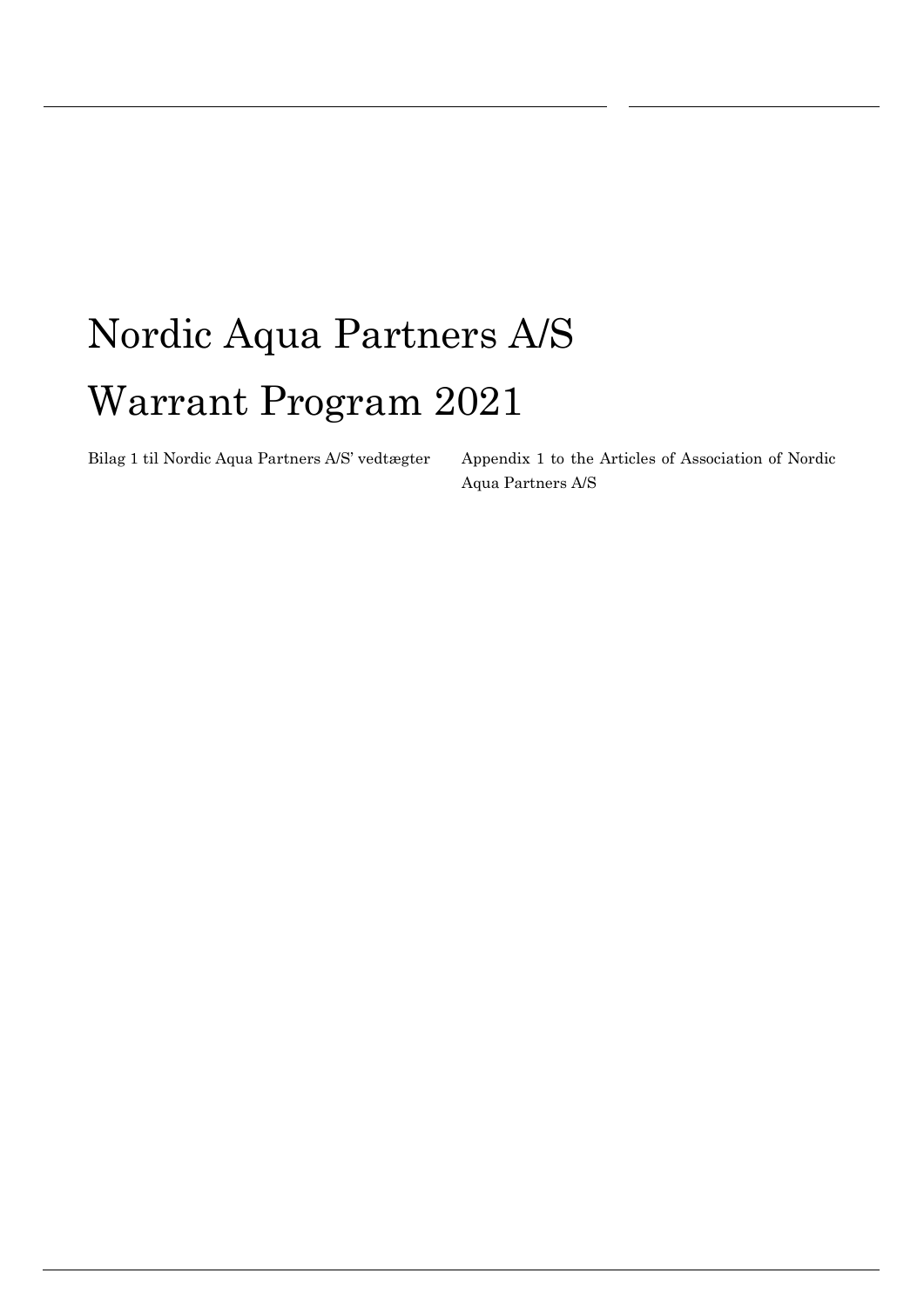# **1. BESLUTNING RESOLUTION**

- 1.1 *Den engelske tekst er en ikke-autoriseret oversættelse af den danske tekst, og i tilfælde af uoverensstemmelse mellem den danske tekst og den engelske oversættelse vil den danske tekst være den gældende.*
- 1.2 På den ordinære generalforsamling den 27. maj 2021 blev det centrale ledelsesorgan ("**Bestyrelsen**") for Nordic Aqua Partners A/S ("**Selskabet**") bemyndiget til at udstede warrants. Alle warrants ("**Warrants**"), der tildeles på grundlag af den pågældende bemyndigelse, er en del af Warrant Program 2021 og omfattet af bestemmelserne i dette bilag og i de relevante deltagelsesaftaler m.v. Bemyndigelsen gælder indtil den 27. maj 2025.
- 1.3 Selskabets kapitalejere har ikke fortegningsret til Warrants, der tildeles til medarbejdere, bestyrelsesmedlemmer, direktører og/eller andre personer tilknyttet Selskabet, der er ansat i eller på anden måde tilknyttet Selskabet (under ét "**Warrantindehaverne**" og hver for sig "**Warrantindehaveren**").
- 1.4 Hvis alle Warrants udstedes, giver det Warrantindehaverne ret til at tegne for indtil i alt nominelt DKK 514.200 kapitalandele (514.200 kapitalandele à DKK 1) i Selskabet.
- 1.5 Som en konsekvens af ovenstående bemyndiges Bestyrelsen samtidig til at implementere de til Warrants hørende kapitalforhøjelser på indtil nominelt DKK 514.200.

*The English text is an office translation of the Danish text, and in case of any discrepancy between the Danish text and the English translation, the Danish text shall prevail.*

At the annual general meeting on 27 May 2021, the central governing body ("**Board of Directors**") of Nordic Aqua Partners A/S (the "**Company**") was authorised to grant warrants. All warrants ("**Warrants**"), which are granted on basis of the authorisation, are part of the Warrant Program 2021 and subject to the regulation in this appendix and in the relevant participation agreements etc. The authorisation shall be in force until 27 May 2025.

The shareholders of the Company shall have no pre-emption right to the Warrants, which are granted to employees, board members, directors and/or other persons with positions in the Company employed in or otherwise associated with the Company (collectively "**the Warrant Holders**" and individually "**the Warrant Holder**").

If all Warrants are granted, the Warrants shall entitle the Warrant Holders to subscribe for up to a total of nominally DKK 514,200 shares (514,200 shares of DKK 1 each) in the Company.

As a consequence of the above, the Board of Directors is also authorised to implement the capital increases relating to the Warrants of up to nominally DKK 514,200.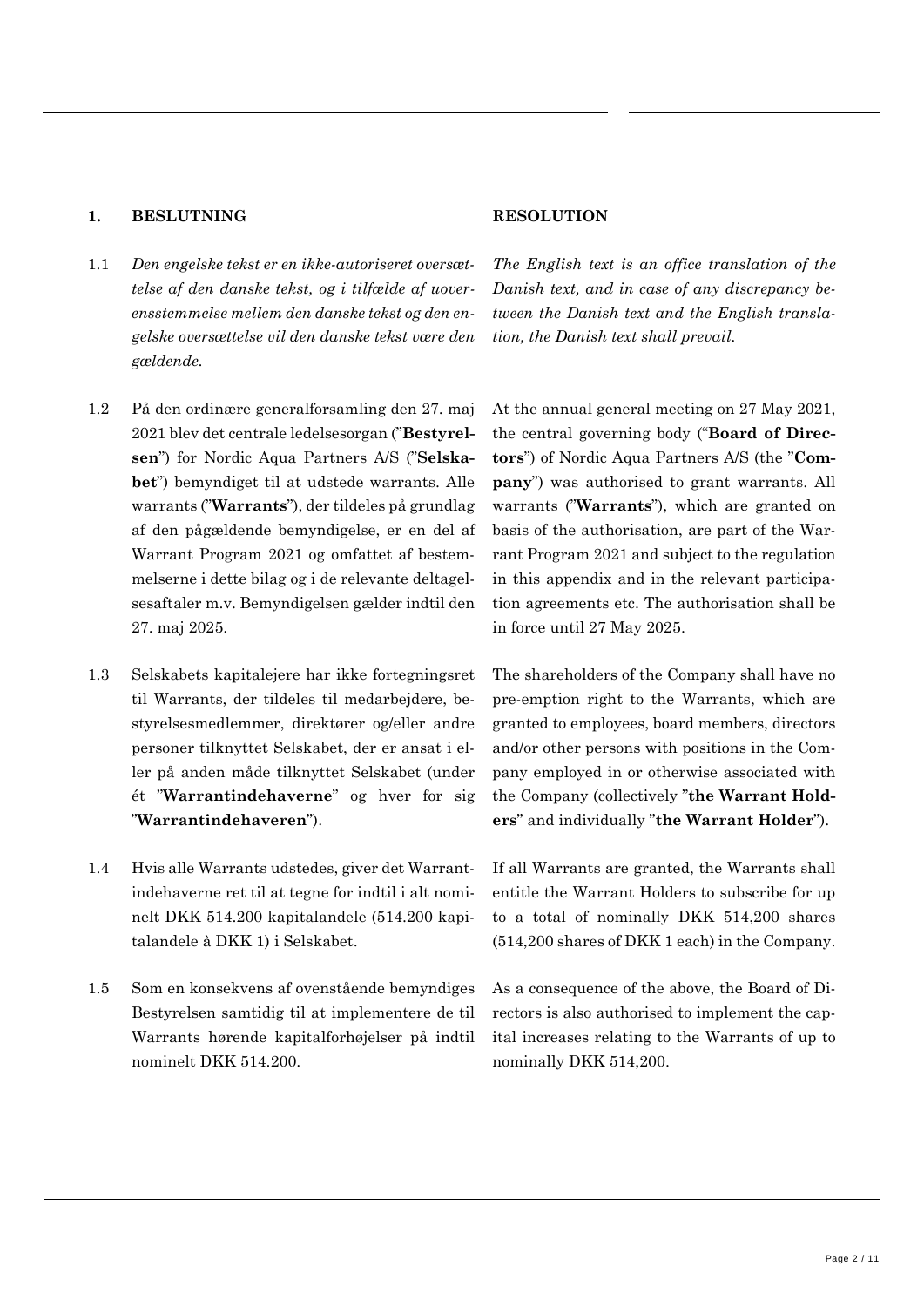# **2. TILDELING AF WARRANTS GRANT OF WARRANTS**

- 2.1 Warrants tildeles efter Bestyrelsens frie skøn. Hver tildeling af Warrants samt de nærmere detaljer vedrørende tildelingerne (f.eks. antal Warrants, tildelingsdato, udnyttelsespris m.v.) vil blive nedfældet i en deltagelsesaftale (Participation Agreement), der udstedes af Selskabet, og tildelingen af Warrants er betinget af, at Warrantindehaveren tiltræder den pågældende deltagelsesaftale.
- 2.2 Hver tildelt Warrant giver indehaveren en ret, men ikke en pligt, til at tegne én (1) kapitalandel à nominelt DKK 1 i Selskabet til en udnyttelsespris på NOK 81 (**"Udnyttelsesprisen"**) . Konvertering til DKK vil være baseret på valutakursen NOK/DKK offentliggjort af Danmarks Nationalbank kl. 10.00 CET på datoen for tegning.
- 2.3 Der skal ikke betales vederlag for Warrants. No consideration shall be payable for the War-
- 2.4 Selskabet skal til enhver tid føre en liste over tildelte Warrants.
- 2.5 Såfremt en medarbejder deltager i Warrant Program 2021 og har mulighed for at få tildelt Warrants, vil sådanne mulige tildelinger af Warrants altid være underlagt eventuelle krav i ansættelsesaftalen samt være betinget af, at Warrantindehaverens ansættelse i Selskabet ikke er ophørt på den pågældende udnyttelsessdato. Alle Warrants, der endnu ikke er udnyttet på Warrantindehaverens fratrædelsesdato,

Warrants are granted at the discretion of the Board of Directors. Each grant of Warrants and the details regarding such grant (i.e. number of Warrants, grant date, exercise price etc.) will be evidenced in a participation agreement (Participation Agreement) issued by the Company, and the grant of Warrants is subject to the Warrant Holder acceding to such participation agreement.

Each granted Warrant shall give the holder the right, but not the obligation, to subscribe for one (1) share of a nominal value of DKK 1 in the Company at an exercise price of NOK 81 (the **"Exercise Price"**). Conversion into DKK will be based on the exchange rate NOK/DKK published by the Central Bank of Denmark at 10:00 CET on the date of subscription.

rants.

The Company shall at any time keep a list of granted Warrants.

If an employee participates in the Warrant Program 2021 and has the possibility of being granted Warrants, such possible grants of Warrants shall always be subject to any requirements in the employment agreement, and the Warrant Holder's employment with the Company not having been terminated at the relevant date of exercise. All Warrants not yet exercised at the date of termination of the employment shall lapse automatically as at the date of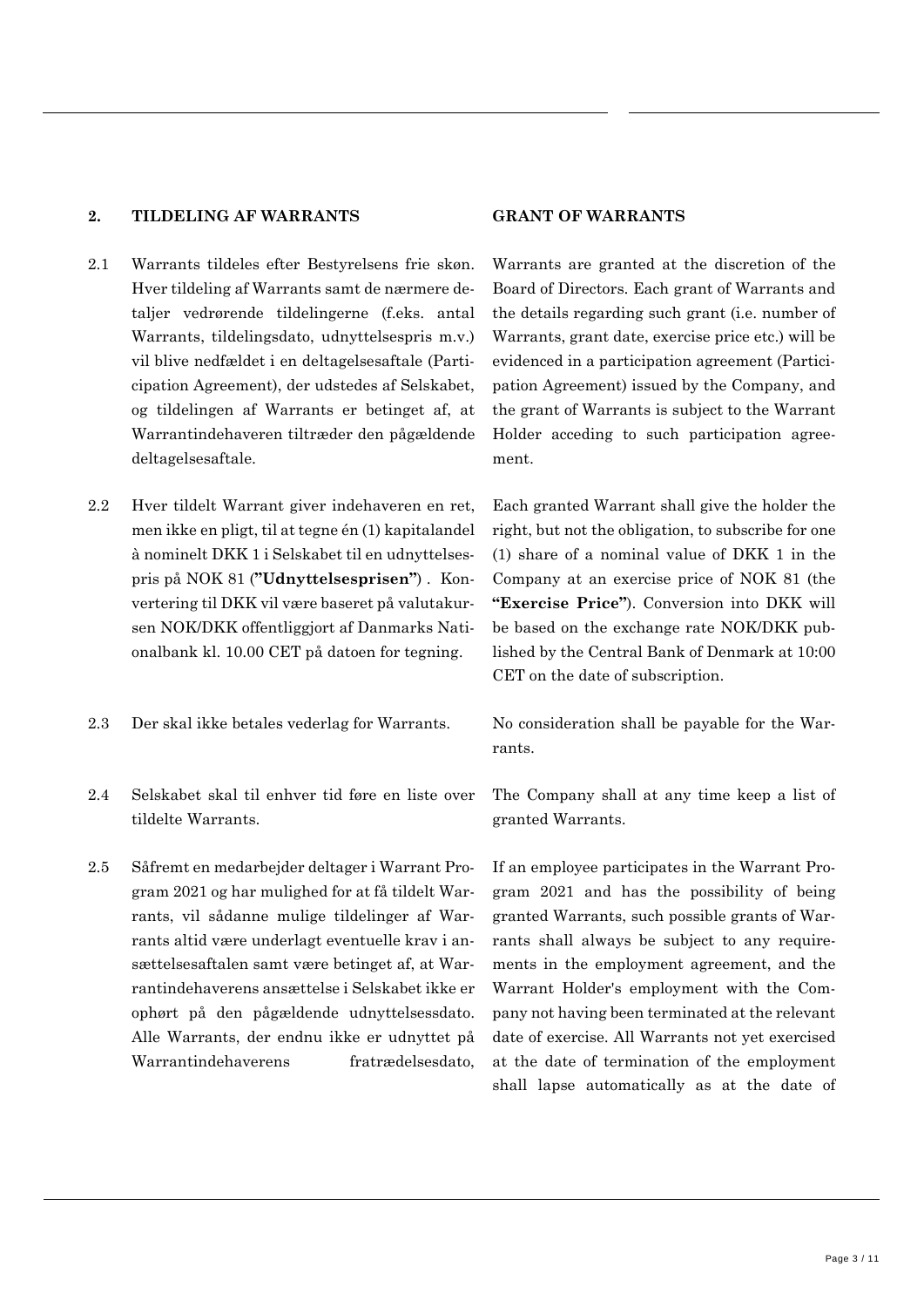bortfalder automatisk på fratrædelsesdatoen uden varsel og uden kompensation.

### **3. ORDINÆR UDNYTTELSE AF WARRANTS ORDINARY EXERCISE OF WARRANTS**

- 3.1 Tildelte Warrants kan udnyttes helt eller delvist i en periode på 6 måneder, der starter 36 måneder efter den dato, hvor de pågældende Warrants tildeles Warrantindehaveren ("**Udnyttelsesperioden**") dog senest den 27. maj 2025. Warrants, der ikke er udnyttet senest ved udgangen af Udnyttelsesperioden i overensstemmelse med pkt. [3.2,](#page-22-0) bortfalder automatisk og uden kompensation ved udløbet af Udnyttelsesperioden.
- <span id="page-22-0"></span>3.2 Såfremt en Warrantindehaver ønsker at udnytte Warrants helt eller delvist, skal Warrantindehaveren give Selskabet skriftlig meddelelse herom. Meddelelsen skal indeholde oplysning om, i hvilket omfang Warrantindehaverens Warrants ønskes udnyttet og – hvis relevant – oplysning om Warrantindehaverens værdipapirdepot, hvortil de erhvervede kapitalandele skal overføres. Meddelelsen skal være Selskabet i hænde før udløbet af Udnyttelsesperioden. Senest på datoen for meddelelsen skal Warrantindehaveren foretage en kontant indbetaling ("**Udnyttelsesbeløbet**") til en af Selskabet anvist konto. Udnyttelsesbeløbet skal svare til Udnyttelsesprisen (evt. reguleret i henhold til pkt. [6\)](#page-25-0) multipliceret med antallet af udnyttede Warrants.

termination, without notice and without compensation being payable.

Warrants granted may be exercised in whole or in part during a 6 months' period beginning 36 months after the grant of the relevant Warrants to a Warrant Holder (the "**Exercise Period**"), however no later than 27 May 2025. Warrants that are not exercised before the end of the Exercise Period in accordance with clause [3.2](#page-22-0) shall lapse automatically without any compensation being payable at the end of the Exercise Period.

If a Warrant Holder wishes to exercise vested Warrants in whole or in part, the Warrant Holder shall give the Company written notice thereof. The notice shall specify the extent to which the Warrant Holder wishes to exercise the Warrants and - if relevant - the Warrant Holder's custody account to which the acquired shares are to be transferred. The notice shall reach the Company before the expiry of the Exercise Period. At the date of the notice at the latest, the Warrant Holder shall make a cash payment (the "**Exercise Amount**") to an account designated by the Company. The Exercise Amount shall equal the Exercise Price (subject to any adjustment according to clause [6\)](#page-25-0) multiplied by the number of exercised Warrants.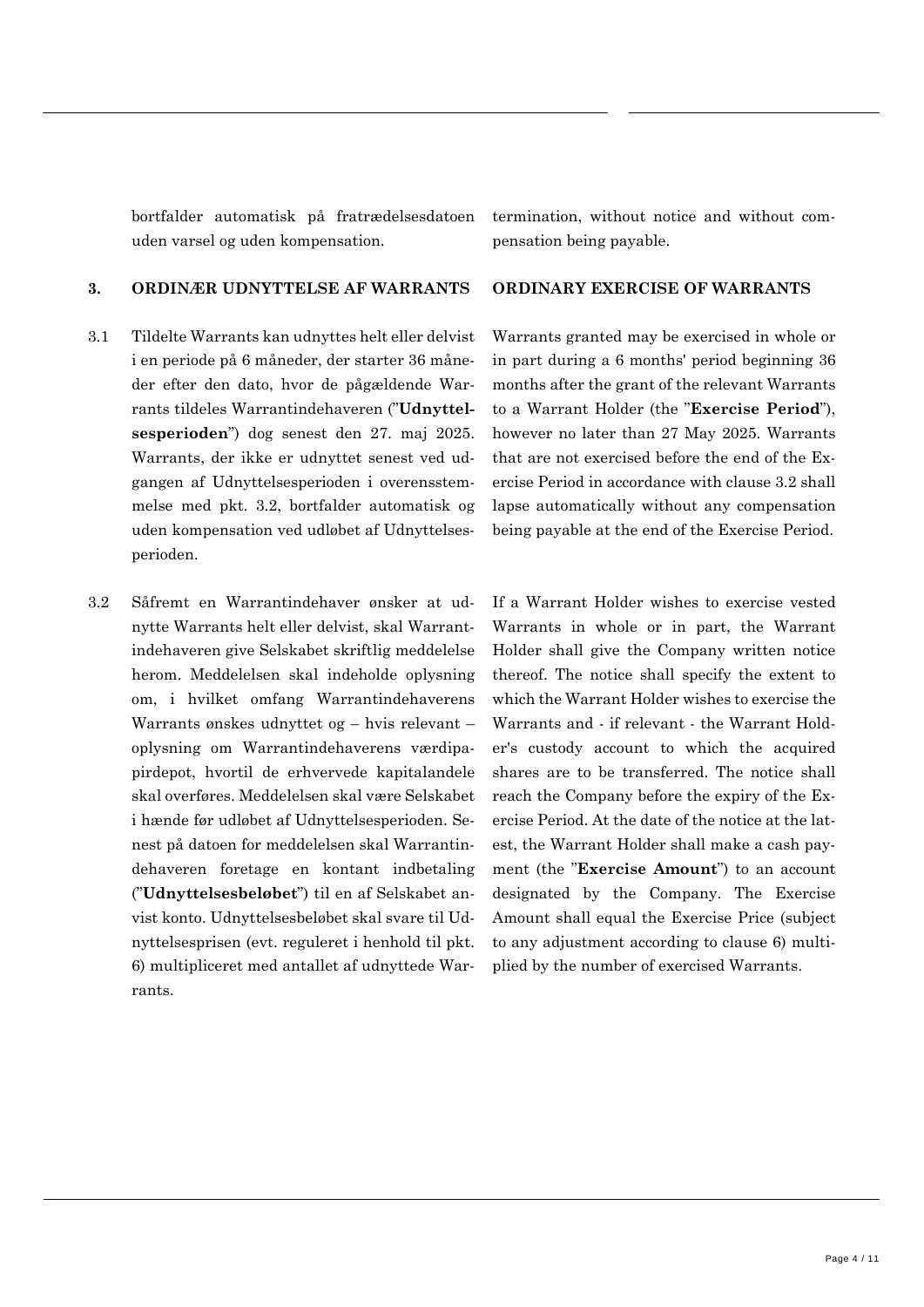# **4. RETSSTILLING I TILFÆLDE AF OPLØS-NING**

- <span id="page-23-0"></span>4.1 **Opløsning.** Såfremt der træffes indledende beslutning om at likvidere Selskabet, kan Warrantindehaverne udnytte tildelte Warrants forud for gennemførelsen af likvidationen.
- <span id="page-23-1"></span>4.2 Såfremt en Warrantindehaver ønsker at udnytte Warrants, skal Warrantindehaveren fremsende skriftlig meddelelse til Selskabet herom senest 10 dage efter Warrantindehaveren er blevet gjort bekendt med den indledende beslutning om at likvidere Selskabet. Meddelelsen skal indeholde oplysning om, i hvilket omfang Warrantindehaverens Warrants ønskes udnyttet og – hvis relevant – oplysning om Warrantindehaverens værdipapirdepot, hvortil de erhvervede kapitalandele skal overføres. Senest på datoen for meddelelsen skal Warrantindehaveren foretage en kontant indbetaling ("**Udnyttelsesbeløbet**") til en af Selskabet anvist konto. Udnyttelsesbeløbet skal svare til Udnyttelsesprisen multipliceret med antallet af udnyttede Warrants.
- 4.3 Såfremt en Warrantindehave har mulighed for at udnytte Warrants i henhold til pkt. [4.1,](#page-23-0) men helt eller delvist undlader dette, undlader at fremsende meddelelse om udnyttelsen eller undlader at overføre Udnyttelsesbeløbet i overensstemmelse med pkt. [4.2,](#page-23-1) bortfalder Warrantindehaverens uudnyttede Warrants automatisk og uden kompensation ved udløbet af den i pkt. [4.2](#page-23-1) nævnte periode.

# **LEGAL POSITION IN CASE OF LIQUIDA-TION**

**Liquidation.** If it is initially resolved to liquidate the Company, the Warrant Holders may exercise granted Warrants before the liquidation proceedings are finally implemented.

If a Warrant Holder wishes to exercise Warrants, the Warrant Holder shall give written notice hereof to the Company within 10 days after the Warrant Holder has received notice of the initial resolution to liquidate the Company. The notice shall specify the extent to which the Warrant Holder wishes to exercise the Warrants and - if relevant - the Warrant Holder's custody account to which the acquired shares are to be transferred. At the date of the notice at the latest, the Warrant Holder shall make a cash payment (the "**Exercise Amount**") to an account designated by the Company. The Exercise Amount shall equal the Exercise Price multiplied by the number of exercised Warrants.

If a Warrant Holder has the opportunity to exercise Warrants under clause [4.1,](#page-23-0) but fails to do so in whole or in part, fails to give notice of exercise, or fails to transfer the Exercise Amount in accordance with clause [4.2,](#page-23-1) the Warrant Holder's non-exercised Warrants shall lapse automatically upon the expiry of the period set out in clause [4.2](#page-23-1) without any compensation being payable.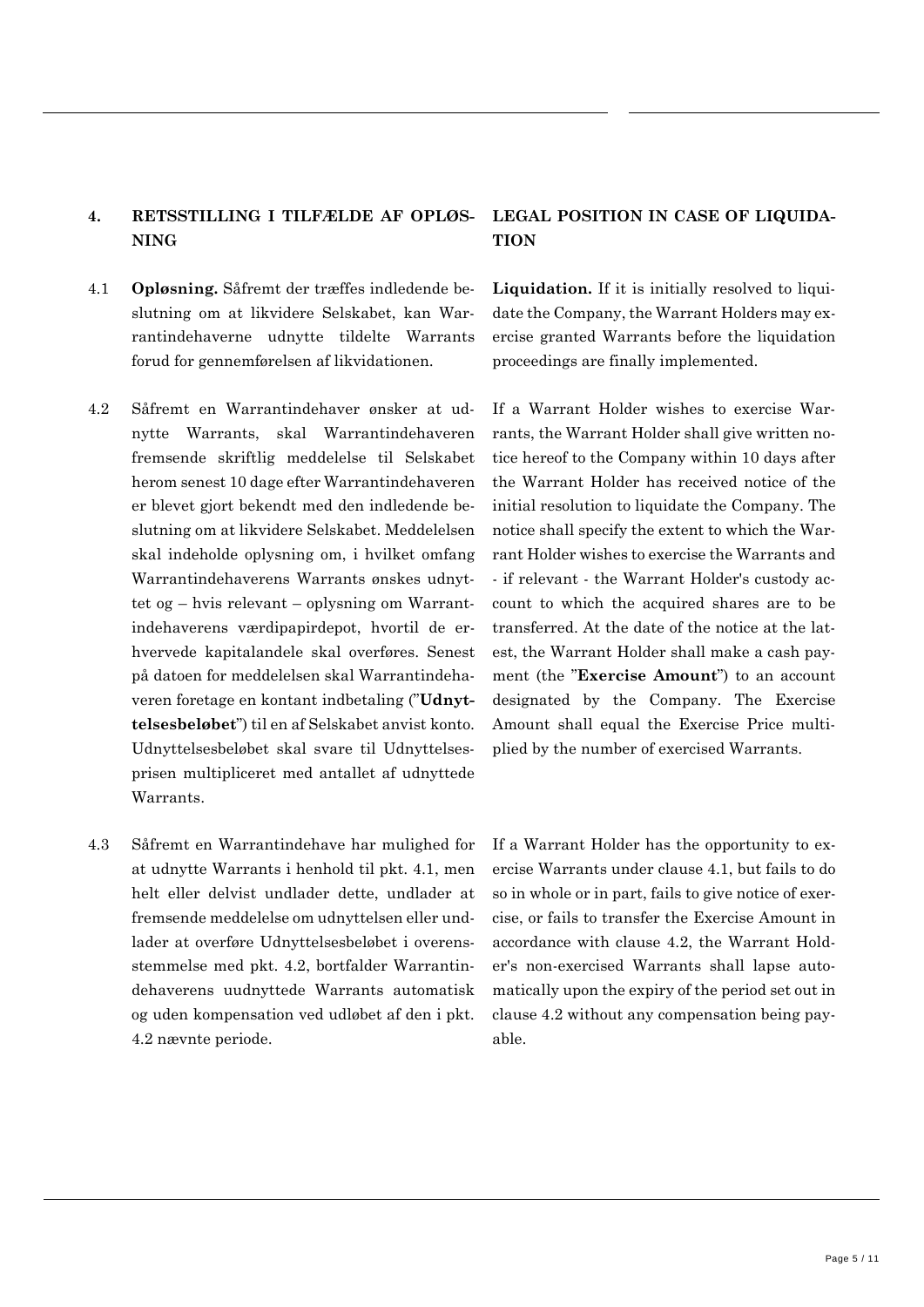# **5. RETSSTILLING I TILFÆLDE AF FUSION ELLER SPALTNING**

<span id="page-24-0"></span>5.1 **Fusion**. Såfremt der træffes endelig beslutning om at fusionere Selskabet, hvorved Selskabet ophører, skal Warrants konverteres til nye warrants ("**Nye Warrants**"), der giver Warrantindehaveren ret til at tegne kapitalandele i det fortsættende selskab. De Nye Warrants skal have en værdi, der svarer til værdien af de konverterede Warrants, og skal i øvrigt i det væsentligste være omfattet af vilkår, der svarer til vilkårene i dette bilag.

> Såfremt der træffes endelig beslutning om at fusionere Selskabet, hvorved Selskabet fortsætter, skal Warrants ikke påvirkes heraf.

- <span id="page-24-1"></span>5.2 **Spaltning**. Såfremt der træffes endelig beslutning om at spalte Selskabet, skal Warrants konverteres til warrants ("**Nye Warrants**"), der – i det omfang de tildeles – giver Warrantindehaveren ret til at tegne kapitalandele i det selskab, hvori Warrantindehaveren efter spaltningen er ansat eller på anden måde tilknyttet eller – efter det nævnte selskabs valg – i dets direkte eller indirekte moderselskab. De Nye Warrants skal have en værdi, der svarer til værdien af de konverterede Warrants, og skal i øvrigt i det væsentligste være omfattet af vilkår, der svarer til vilkårene i dette bilag.
- 5.3 Såfremt ét af de i pkt. [5.1](#page-24-0) eller [5.2](#page-24-1) anførte forhold foreligger, og Warrants skal konverteres til Nye Warrants, skal Selskabets revisor beregne antallet af Nye Warrants og skal bl.a. vurdere –

# **LEGAL POSITION IN CASE OF MERGER OR DEMERGER**

**Merger**. If a final resolution is passed to merge the Company with the Company being the discontinuing entity, the Warrants shall be converted into new warrants ("**New Warrants**"), entitling the Warrant Holder to subscribe for shares in the continuing company. The value of the New Warrants shall correspond to the value of the converted Warrants and shall be subject to essentially the same terms as the terms of this appendix.

If a final resolution is passed to merge the Company in connection with which the Company is continued, the Warrants shall remain unaffected.

**Demerger**. If a final resolution is passed to demerge the Company, Warrants shall be converted into warrants ("**New Warrants**"), entitling - to the extent granted - the Warrant Holder to subscribe for shares in the company in which the Warrant Holder is employed or otherwise associated after the demerger,  $or - at the$ discretion of the said company – in its direct or indirect parent company. The value of the New Warrants shall correspond to the value of the converted Warrants and shall be subject to essentially the same terms as the terms of this appendix.

If one of the situations referred to in clauses [5.1](#page-24-0) or [5.2](#page-24-1) arises, and Warrants shall be converted to New Warrants, the Company's auditor shall calculate the number of New Warrants, and shall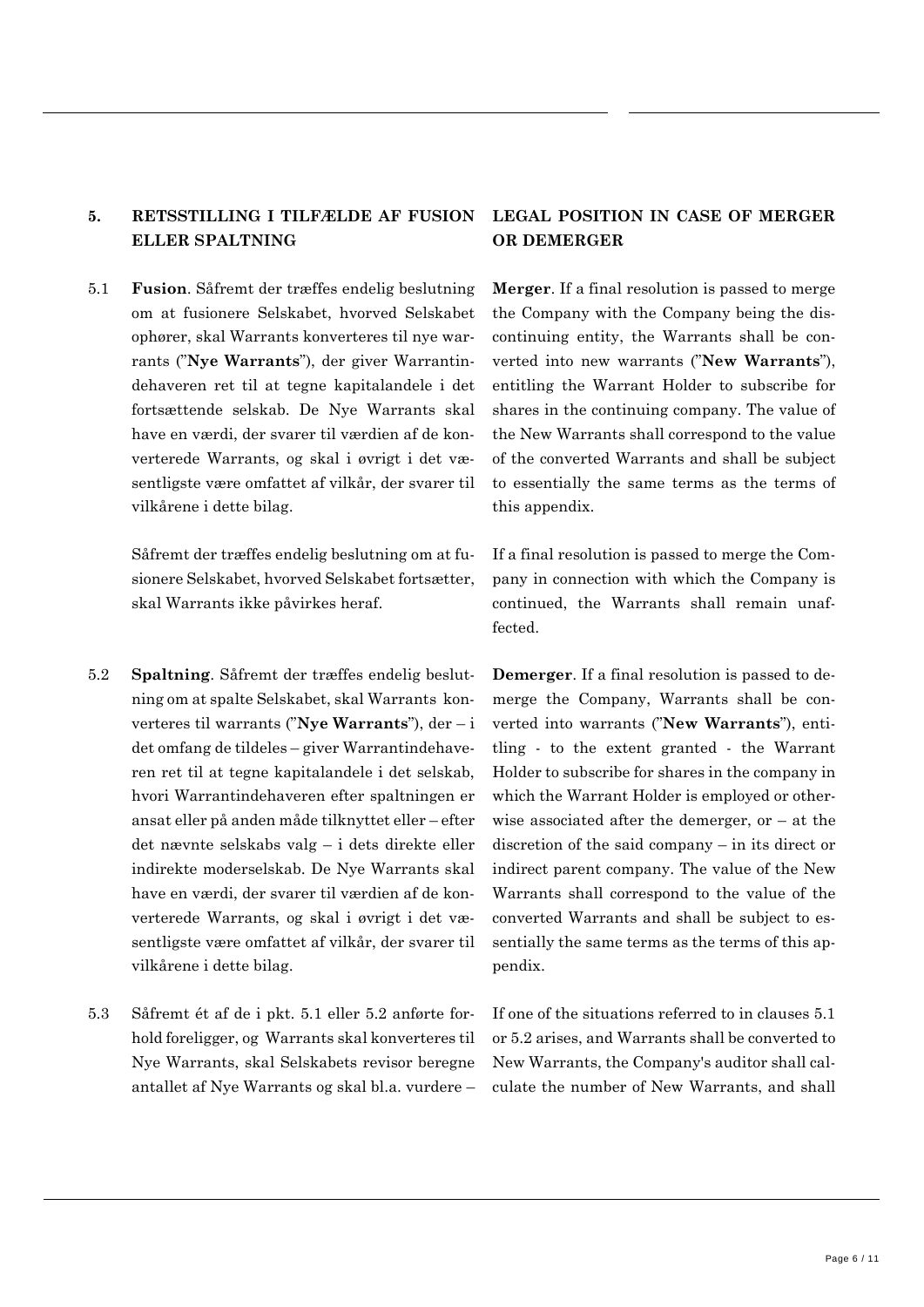og om nødvendigt regulere – vilkårene for de Nye Warrants, så værdien af de Nye Warrants i det væsentlige svarer til værdien af de konverterede Warrants. Resultatet af revisors beregning skal fremsendes til de berørte Warrantindehavere og Selskabet senest samtidig med den i henhold til pkt. [5.5](#page-25-1) afgivne meddelelse.

- 5.4 Revisors beregning og/eller regulering skal ske i henhold til generelt anerkendte principper herfor. Revisors beregning og/eller regulering er endelig og bindende for Selskabet, Warrantindehaverne og øvrige involverede selskaber. Omkostningerne til revisor bæres af Selskabet.
- <span id="page-25-1"></span>5.5 Straks efter at der er truffet beslutning af den i pkt. [5.1](#page-24-0) eller [5.2](#page-24-1) nævnte karakter, skal Selskabet fremsende skriftlig meddelelse til Warrantindehaverne herom.

# <span id="page-25-0"></span>**6. INGEN REGULERING AF UDNYTTELSES-PRISEN ELLER ANTALLET AF WAR-RANTS**

- 6.1 Selvom der gennemføres ændringer i Selskabets kapitalforhold, som eventuelt indebærer en påvirkning af værdien af Warrants, skal der ikke foretages en regulering af Udnyttelsesprisen eller antallet af Warrants.
- 6.2 Der foretages således eksempelvis (men ikke udtømmende) ingen regulering af Udnyttelsesprisen eller antallet af Warrants som følge af kapitalforhøjelse, kapitalnedsættelse, udlodning af udbytte, udstedelse af warrants, konvertible

e.g. assess – and if necessary adjust – the terms of the New Warrants to the effect that the value of the New Warrants corresponds essentially to the value of the converted Warrants. The result of the auditor's calculation shall be sent to the affected Warrant Holders and the Company no later than at the date of the notification given under clause [5.5.](#page-25-1)

The auditor's calculation and/or adjustment shall be based on generally accepted principles. The auditor's calculation and/or adjustment shall be final and have binding effect on the Company, the Warrant Holders and other companies involved. The costs pertaining to the auditor's work shall be paid by the Company.

Without delay, the Company shall notify the Warrant Holders in writing of any resolution passed pursuant to clauses [5.1](#page-24-0) or [5.2.](#page-24-1)

# **NO ADJUSTMENT OF EXCERCISE PRICE OR NUMBER OF WARRANTS**

If the Company's capital structure is changed, whereby the value of the Warrants may be affected, the Exercise Price or the number of Warrants shall not be adjusted.

Consequently, and as an example (and not exhaustive), no adjustment of the Exercise Price or the number of Warrants shall be made as a result of capital increase, capital reduction, payment of dividend, issue of warrants, issue of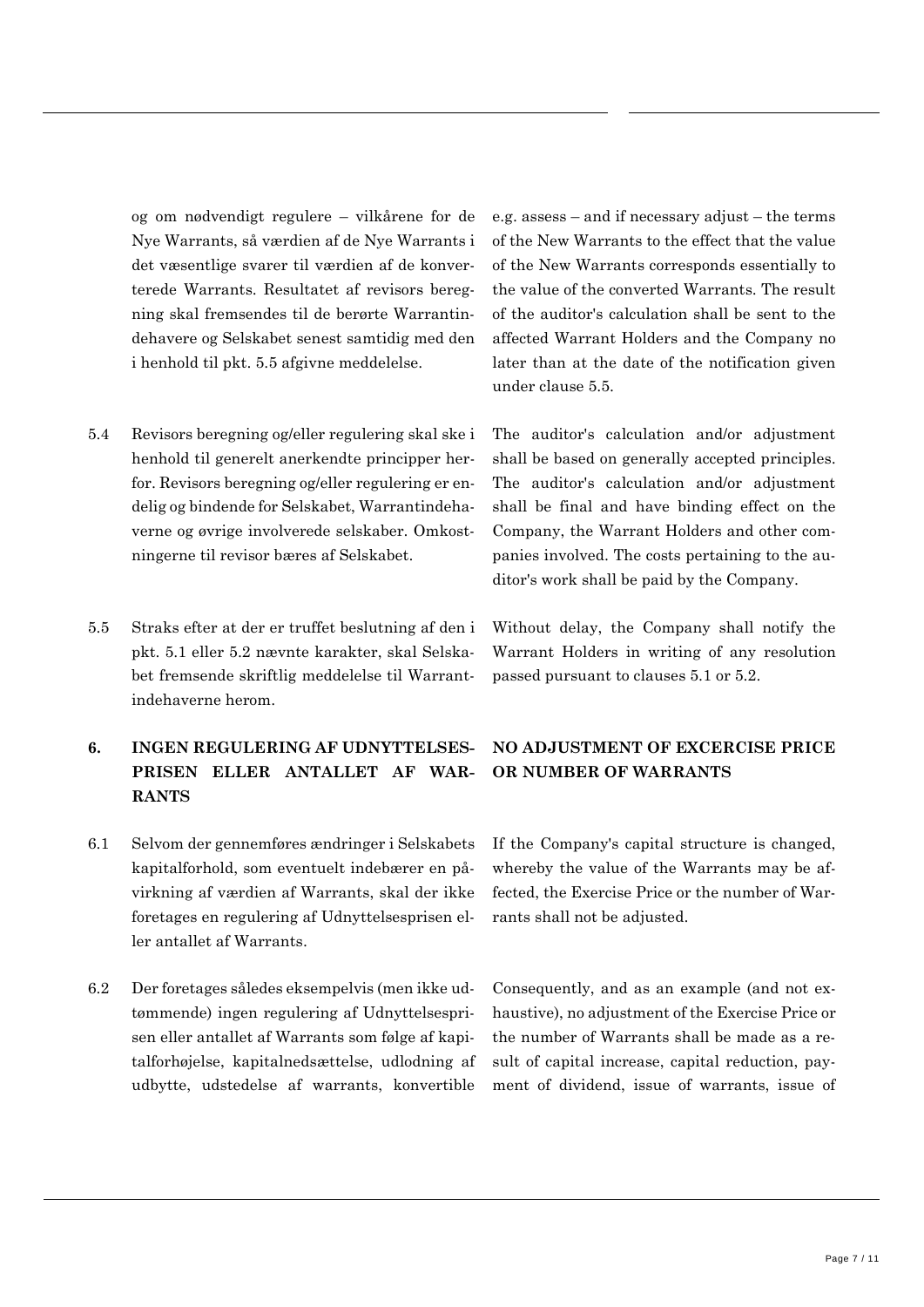gældsbreve, køb og salg af egne kapitalandele m.v. eller kapitalforhøjelser, der gennemføres som konsekvens af førnævnte, udnyttelse af Warrants eller udnyttelse af andre allerede udstedte warrants.

# **7. ÆNDRING AF KAPITALANDELES NOMI-NELLE VÆRDI**

7.1 Såfremt der træffes beslutning om at ændre kapitalandelenes nominelle værdi i op- eller nedadgående retning, skal antallet af Warrants samt Udnyttelsesprisen tilpasses, således antallet af Warrants eller Udnyttelsespris ikke påvirkes.

# **8. ANSÆTTELSESFORHOLDETS OPHØR TERMINATION OF THE EMPLOYMENT**

8.1 Såfremt en Warrantindehaver ophører med at være kontraktuelt ansat eller engageret i Selskabet, bortfalder alle Warrantindehaverens uudnyttede, tildelte Warrants uden kompensation på tidspunktet for ophøret af Warrantindehaverens ansættelse.

### **9.1 Ikke kapitalejer Not Shareholder**

Warrantindehaverne bliver ikke ved tildelingen af Warrants kapitalejere i Selskabet, og Warrantindehaverne har således ikke ret til at modtage udbytte eller deltage i Selskabets generalforsamlinger som følge af tildelingen af Warrants.

convertible debt instruments, sale and purchase of own shares etc. or the capital increases implemented by exercise of the abovementioned or by exercise of Warrants or other already issued warrants.

# **CHANGE IN THE NOMINAL VALUE OF THE SHARES**

If decision to reduce or increase the nominal value of the shares is adopted, the number of Warrants and the Exercise Price shall be adjusted so that the number of Warrants as well as the Exercise Price remain unaffected by the changes.

If a Warrant Holder ceases to be contractually employed or engaged with the Company all of the Warrant Holder's non-exercised, granted Warrants shall lapse upon the date of termination without any compensation being payable.

### **9. DIVERSE MISCELLANEOUS**

No grant of Warrants shall make Warrant Holders shareholders of the Company, nor entitle Warrant Holders to receive dividend or attend general meetings of the Company.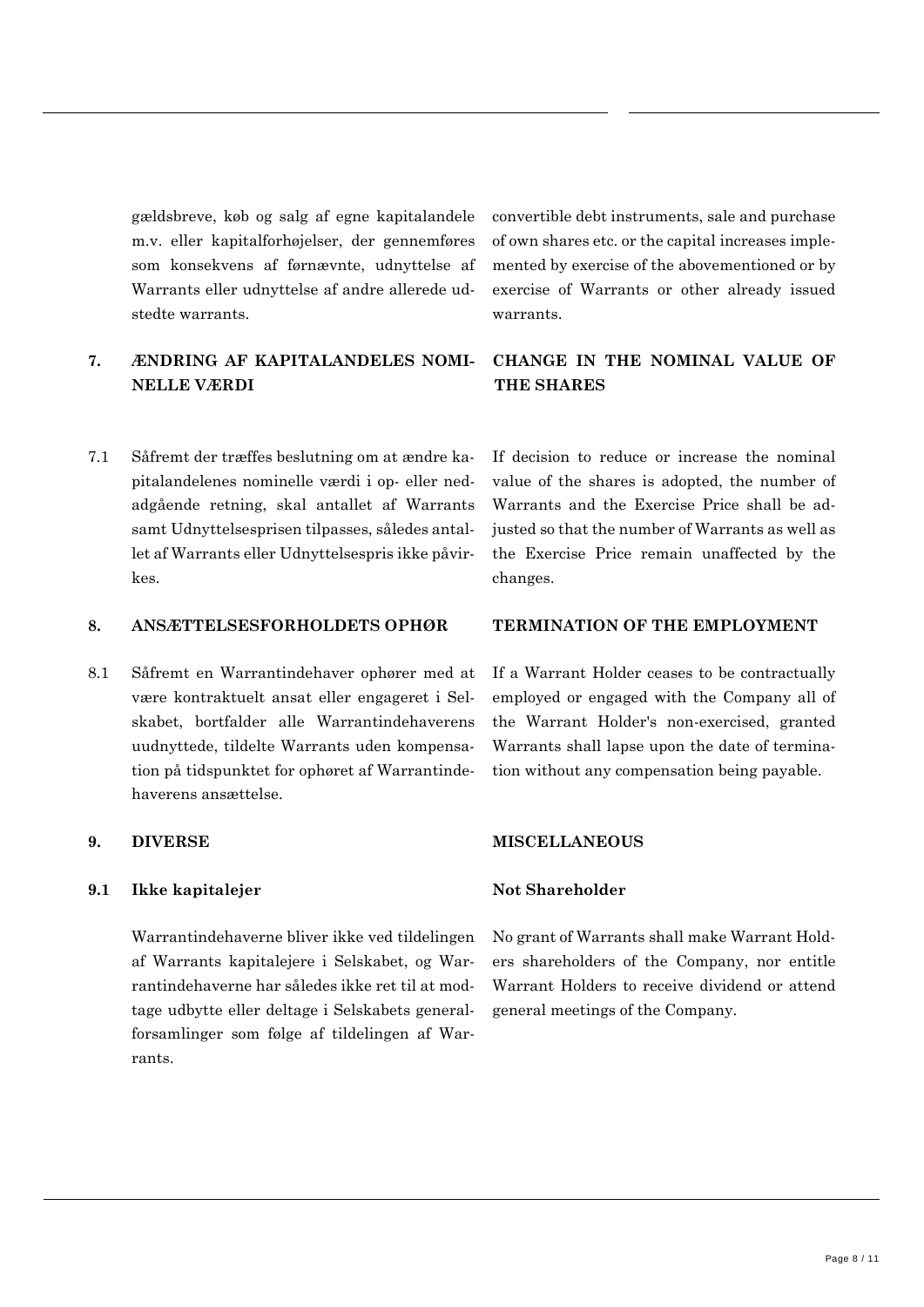Bestemmelserne i dette bilag, herunder vilkårene for tildeling og udnyttelse af Warrants, kan af generalforsamlingen ændres og/eller justeres under forudsætning af, at sådanne ændringer og/eller justeringer ikke, samlet set, væsentligt reducerer værdien af Warrants for Warrantindehaverne.

Bestyrelsen er berettiget til at indgå individuelle aftaler med Warrantindehaverne vedrørende mere eller mindre favorable vilkår for tildelingen af Warrants, acceleration af tildelinger, betingelser for udnyttelse af Warrants og opretholdelse af Warrants i forbindelse med en Warrantindehavers fratrædelse.

# **9.4 Pension Pension**

Såfremt en Warrantindehaver har indgået eller indgår en aftale om en pensionsordning, indgår værdien af Warrantindehaverens Warrants ikke i beregningsgrundlaget for indbetalingerne til den pågældende pensionsordning.

### **9.5 Meddelelser Notices**

Warrantindehavernes meddelelser til Selskabet vedrørende bestemmelserne i dette bilag, herunder meddelelser om udnyttelse af Warrants, skal fremsendes skriftligt til Selskabets Bestyrelse.

# **9.2 Ændring/justering af dette bilag Amendment/adjustment of this appendix**

The provisions in this appendix, including the terms governing the grant and exercise of Warrants, may be amended and/or adjusted by the general meeting, provided that such amendments and/or adjustments do not, taken as a whole, materially reduce the value of the Warrants for the Warrant Holders.

# **9.3 Individuelle aftaler om andre vilkår Individual agreements regarding other terms**

The Board of Directors is entitled to enter into agreements with Warrant Holders on an individual basis regarding more or less beneficial terms for the grant of Warrants, acceleration of grants, conditions for exercise of Warrants and retention of Warrants in relation to a Warrant Holder's resignation.

If a Warrant Holder has entered into or enters into a pension scheme, the value of the Warrant Holder's Warrants shall not be included for the purpose of calculating the payments to be made into such pension scheme.

All notices by the Warrant Holders to the Company regarding the provisions of this appendix, including notices of exercise of Warrants, shall be given in writing to the Board of Directors of the Company.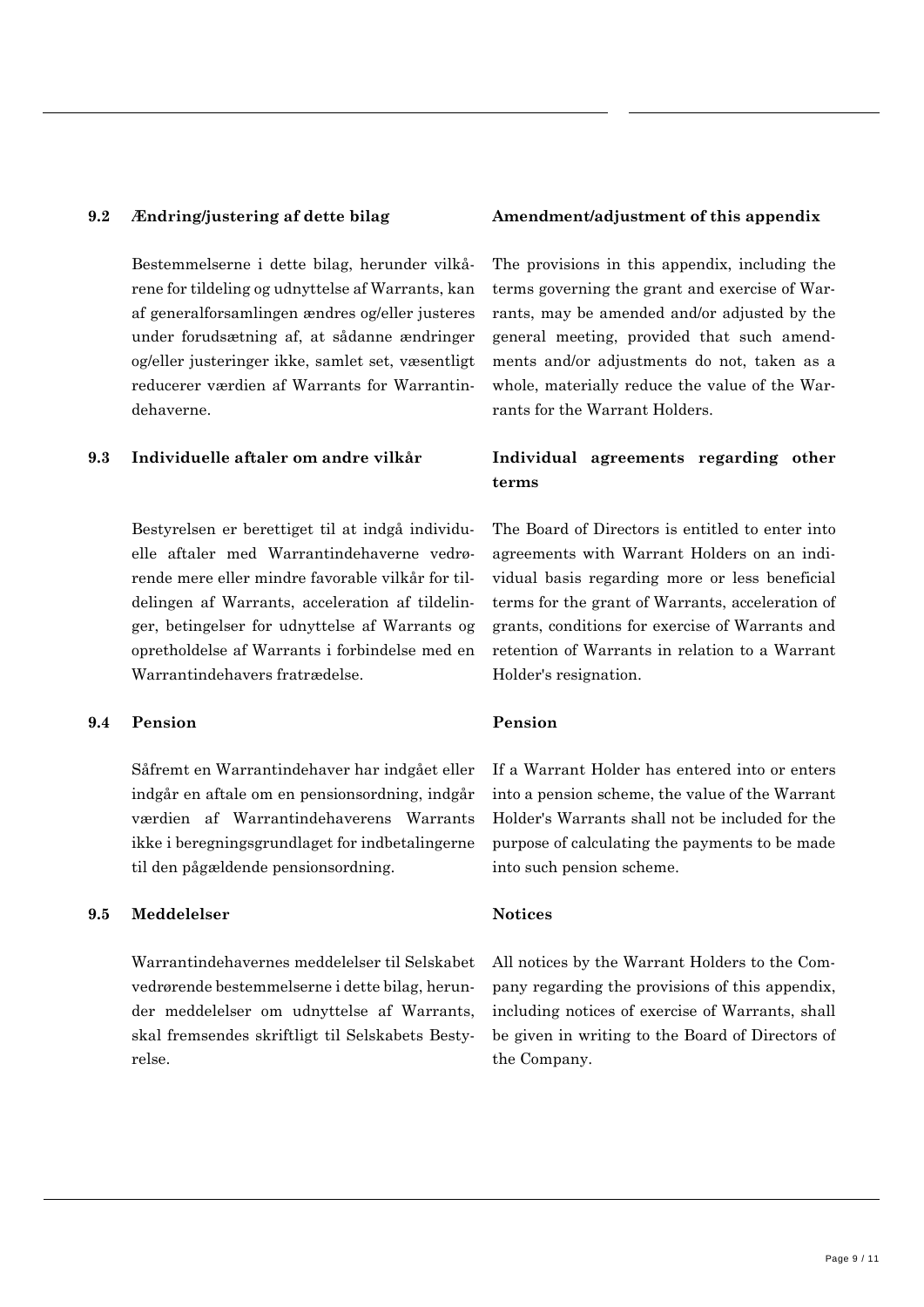### **9.6 Genbrug og genudstedelse Re-use and re-issue**

Bestyrelsen er bemyndiget til at genbruge og genudstede Warrants.

# **9.7 Skattemæssige forhold Taxation**

De skattemæssige konsekvenser for Warrantindehaverne af tildelingen og udnyttelsen mv. af Warrants er Selskabet uvedkommende.

Dette bilag, herunder tildelingen og udnyttelsen af Warrants, reguleres af dansk ret. Enhver tvist eller anden form for uoverensstemmelse, der udspringer af dette bilag, herunder i relation til tildelingen eller udnyttelsen af Warrants, skal i første omgang søges løst i mindelighed. Hvis dette ikke lykkedes, skal tvisten endeligt afgøres ved voldgift ved Voldgiftsinstituttet efter de af Voldgiftsinstituttet vedtagne regler herom, som er gældende ved indledningen af voldgiftssagen. Voldgiftsretten skal have sæde i København.

# **10. ØVRIGE VILKÅR OTHER TERMS**

- 10.1 Warrants kan ikke gøres til genstand for udlæg, overdrages eller på anden måde overføres, hverken til eje eller sikkerhed.
- 10.2 Når Warrantindehaverne udnytter Warrants helt eller delvist, kan Selskabet vælge at differenceafregne Warrants frem for at levere kapitalandele. Såfremt differenceafregningen af

The Board of Directors is authorised to re-use and re-issue Warrants.

The tax implications for the Warrant Holders of the grant and exercise, etc. of Warrants shall be of no concern to the Company.

### **9.8 Lovvalg og værneting Governing law and jurisdiction**

This appendix, including the grant and exercise of Warrants, shall be governed by Danish law. Any dispute or other disagreement arising out of this appendix, including in relation to the grant or exercise of Warrants, shall initially be solved by negotiations. In case such negotiations are not successful, the dispute shall finally be settled by arbitration administered by the Danish Institute of Arbitration in accordance with the rules adopted by the Danish Institute of Arbitration and in force at the time when such proceedings are commenced. The place of arbitration shall be Copenhagen.

The Warrants may not be taken in execution, assigned or otherwise transferred, whether for ownership or as security.

When the Warrant Holders exercise Warrants, in whole or in part, the Company may choose to settle the Warrants differentially instead of delivering shares. If the differential settlement